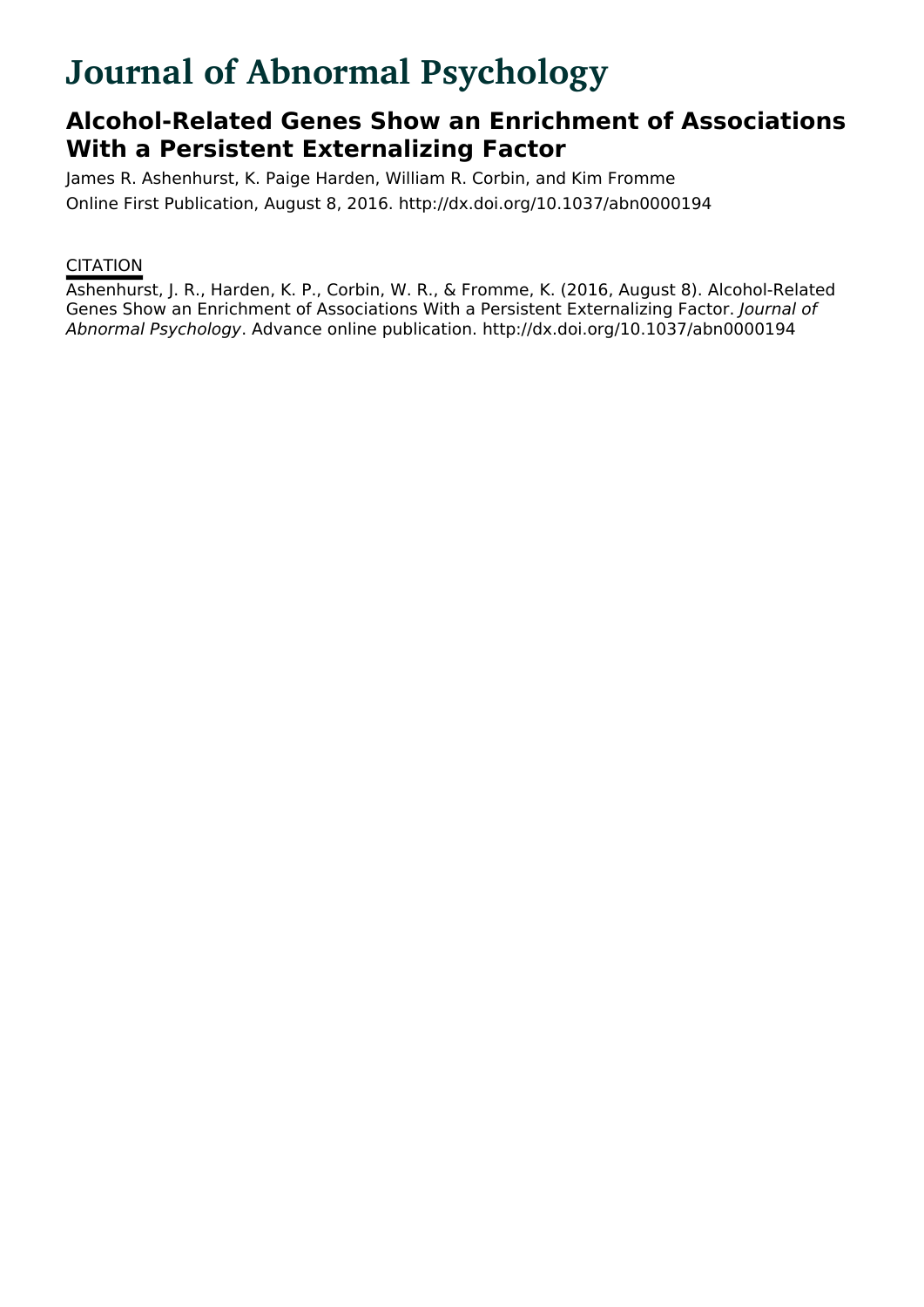# Alcohol-Related Genes Show an Enrichment of Associations With a Persistent Externalizing Factor

James R. Ashenhurst and K. Paige Harden University of Texas at Austin

William R. Corbin Arizona State University

#### Kim Fromme University of Texas at Austin

Research using twins has found that much of the variability in externalizing phenotypes—including alcohol and drug use, impulsive personality traits, risky sex, and property crime—is explained by genetic factors. Nevertheless, identification of specific genes and variants associated with these traits has proven to be difficult, likely because individual differences in externalizing are explained by many genes of small individual effect. Moreover, twin research indicates that heritable variance in externalizing behaviors is mostly shared across the externalizing spectrum rather than specific to any behavior. We use a longitudinal, "deep phenotyping" approach to model a general externalizing factor reflecting persistent engagement in a variety of socially problematic behaviors measured at 11 assessment occasions spanning early adulthood (ages 18 to 28). In an ancestrally homogenous sample of non-Hispanic Whites  $(N = 337)$ , we then tested for enrichment of associations between the persistent externalizing factor and a set of 3,281 polymorphisms within 104 genes that were previously identified as associated with alcohol-use behaviors. Next, we tested for enrichment among domain-specific factors (e.g., property crime) composed of residual variance not accounted for by the common factor. Significance was determined relative to bootstrapped empirical thresholds derived from permutations of phenotypic data. Results indicated significant enrichment of genetic associations for persistent externalizing, but not for domain-specific factors. Consistent with twin research findings, these results suggest that genetic variants are broadly associated with externalizing behaviors rather than unique to specific behaviors.

#### *General Scientific Summary*

This study shows that variation in 104 genes is associated with socially problematic "externalizing" behavior, including substance misuse, property crime, risky sex, and aspects of impulsive personality. Importantly, this association was with the common variation across these behaviors rather than with the variation unique to any given behavior. The manuscript demonstrates a potentially advantageous technique for relating sets of hypothesized genes to complex traits or behaviors.

*Keywords:* enrichment analysis, externalizing behavior, genetic polymorphisms, impulsive traits, problem behavior

*Supplemental materials:* http://dx.doi.org/10.1037/abn0000194.supp

Genetic influences account for substantial variation in *externalizing behaviors*, a constellation of risky and deviant behaviors that includes hazardous alcohol use, tobacco use, illicit drug use, and theft. Twin studies, which estimate heritability by comparing identical twins to fraternal twins, have found that 30% to 70% of the variance in substance use disorders (Agrawal & Lynskey, 2008), 30% to 40% of the variance in antisocial behavior (Viding, Larsson, & Jones, 2008), and about 33% of the variance in risky

James R. Ashenhurst and K. Paige Harden, Psychology Department, University of Texas at Austin; William R. Corbin, Psychology Department, Arizona State University; Kim Fromme, Psychology Department, University of Texas at Austin.

All listed authors contributed significantly to this article in terms of study design, analysis, and writing. All authors approved the final manuscript. These hypotheses and results were presented at the annual Research Society on Alcoholism meeting in New Orleans, Louisiana in 2016. This research was supported by NIAAA Grants 5T32 AA7471-28 (James R. Ashenhurst), R01-AA013967 and R01-AA020637 (Kim Fromme). We thank Emily Wilhite, Elise Marino, Dr. Andy Smolen, Peter Piliere, and Dr. Elliot Tucker-Drob for their assistance with data collection and statistical methods.

Correspondence concerning this article should be addressed to James R. Ashenhurst, Psychology Department, 108 East Dean Keeton A8000, University of Texas at Austin, Austin, TX 78712. E-mail: james.ashenhurst@ gmail.com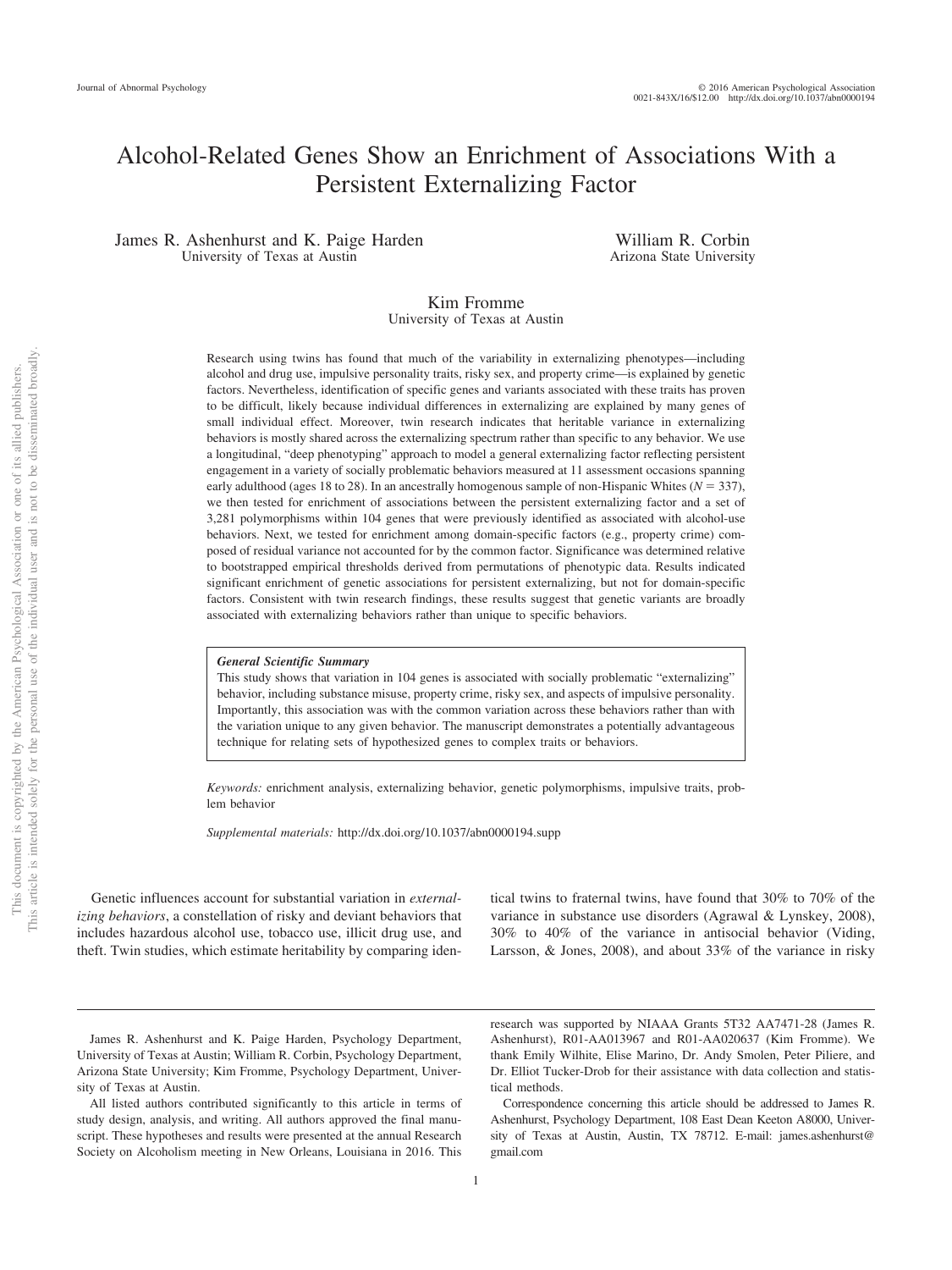sex (Zietsch, Verweij, Bailey, Wright, & Martin, 2010) is attributable to genes. Personality traits that are associated with externalizing behavior, such as impulsivity and sensation seeking (Cooper, Wood, Orcutt, & Albino, 2003; Jentsch et al., 2014; Krueger et al., 2002), are also heritable (Harden, Quinn, & Tucker-Drob, 2012).

Moreover, researchers have long understood that externalizing behaviors commonly co-occur, and likely share a common etiology. Problem behavior theory posits a single common factor that explains the high correlations between rates of various "problem" behaviors (Jessor & Jessor, 1977). For example, a single common factor model adequately captures the correlations between drunkenness, tobacco use, marijuana use, delinquent or antisocial behaviors, and sexual precociousness (Donovan & Jessor, 1985; Donovan, Jessor, & Costa, 1988). Support for a single externalizing factor has also been found more recently by other authors (e.g., Caspi et al., 2014; Cooper et al., 2003; Krueger et al., 2002).

Furthermore, analyses using twin samples have demonstrated that, not only are externalizing behaviors phenotypically correlated, they also share a substantial common genetic etiology (Kendler, Myers, & Prescott, 2007; Krueger et al., 2002; Xian et al., 2008). In other words, the same genetic risks that predispose individuals toward hazardous drinking also predispose them toward illicit drug use (Kendler et al., 2007; Palmer et al., 2012), non–substance-related criminal behaviors (Krueger et al., 2002), and impulsive personality traits (Harden et al., 2012; Krueger et al., 2002). Notably, the genetic signal for a general factor representing the tendency to engage in a variety of externalizing behaviors is stronger (estimated as high as 80%) than for any one behavior considered in isolation (Krueger et al., 2002).

## **Value of Psychometric Approaches for Genetic Research**

Although genes are unquestionably important for understanding individual differences in externalizing behaviors, the specific genetic architecture is unknown. Despite some major strides in elaborating the genetic basis of psychiatric illnesses and complex behaviors with polygenic causes, determining which specific genes and variants are involved remains largely elusive (Geschwind & Flint, 2015). How can it be that most of the substantial heritable variation in externalizing phenotypes appears "missing" (Manolio et al., 2009)? Current scientific consensus is that behavioral and psychiatric phenotypes, including externalizing behaviors, are influenced by a very large number of genes, each of which explains perhaps less than 1% of the total variability in a particular phenotype (C. Chabris, Lee, Cesarini, Benjamin, & Laibson, 2015; C. F. Chabris et al., 2013). Moving forward, psychology must grapple with the implications of a "many genes of small effect" model of complex behaviors and psychiatric diseases, including the enormous sample sizes necessary for a robust genome-wide association study (e.g., Rietveld et al., 2013) and the improbability of a large effect size for any single genetic variant (Dick et al., 2015).

Sophisticated quantitative modeling and measurement of behavioral and psychiatric phenotypes is a unique strength of psychological science, providing the potential to contribute to our understanding of the genetic underpinnings of complex behavior. As such, taking a broader view of the etiology of externalizing behavior and related traits using factor model approaches may lead to

unique insights. Indeed, analyses of simulated data have demonstrated that using latent factor models to measure phenotypes (as opposed to manifest variables, such as dichotomous clinical diagnoses or symptom-count sum scores) generally increases power to detect genetic associations (van der Sluis, Verhage, Posthuma, & Dolan, 2010).

#### **Enrichment Analyses**

Given the massive polygeneticity of complex behavior, one method for testing hypotheses about the genetic underpinnings of behavior (including samples with moderate sample sizes) is an *enrichment analysis* (Aliev et al., 2015). Like a candidate gene approach, an enrichment analysis examines associations with a circumscribed and hypothesis-driven set of genetic variants, rather than testing associations with every marker across the genome. Enrichment is detected if there are more significant associations between the genetic variants and the phenotype of interest than would be expected by chance. Still, unlike a well-powered genome-wide association study (which may require sample sizes in the tens or hundreds of thousands), an enrichment analysis cannot specify which variants within a set are driving an enrichment effect. That is, enrichment indicates that there is a genetic signal from a circumscribed set of genetic variants, but does not identify which specific associations are "true" effects. Results from an enrichment analysis can thus be conceptualized as intermediate to results from twin studies (which estimate the entirety of the genetic variance but are silent about which genetic variants are involved) and results from GWAS (which account for only small fractions of total phenotypic variability but can identify specific variants).

Recently, investigators from the Collaborative Studies on Genetics of Alcoholism (COGA) conducted an enrichment analysis of single nucleotide polymorphisms (SNPs) in a set of more than 100 genes, which were selected because of evidence that they were associated with alcohol outcomes in either GWAS or candidate gene analyses (Aliev et al., 2015). Consistent with results from previous twin research (e.g., Krueger et al., 2002), Aliev and colleagues found significant enrichment of associations not only with alcohol dependence symptoms, but also with antisocial behavior symptoms, conduct disorder symptoms, and sensation seeking personality. As these outcomes were tested individually as separate observed measures, the enrichment results observed for these outcomes could be interpreted in one of two ways. First, these genetic variants could influence biological processes that underlie all of the different symptoms. For example, an individual with genetic variants that predisposed them to greater reward sensitivity may be more sensation seeking, more likely to use drugs, and more likely to have break rules to obtain desired ends. Alternatively, the gene set could be heterogeneous, with some variants affecting only alcohol use, some affecting only personality, and some affecting rule-breaking. In this case, one might detect significant enrichment of associations for all externalizing phenotypes, but in this case the genetic influences are operating through processes unique to each phenotype rather than on their overlap. The former interpretation is consistent with results from twin research, which have found evidence for strong genetic influences on a general factor of externalizing. However, for the genetic variants examined by Aliev et al. (2015), these alternative models of genetic influence have not yet been directly tested.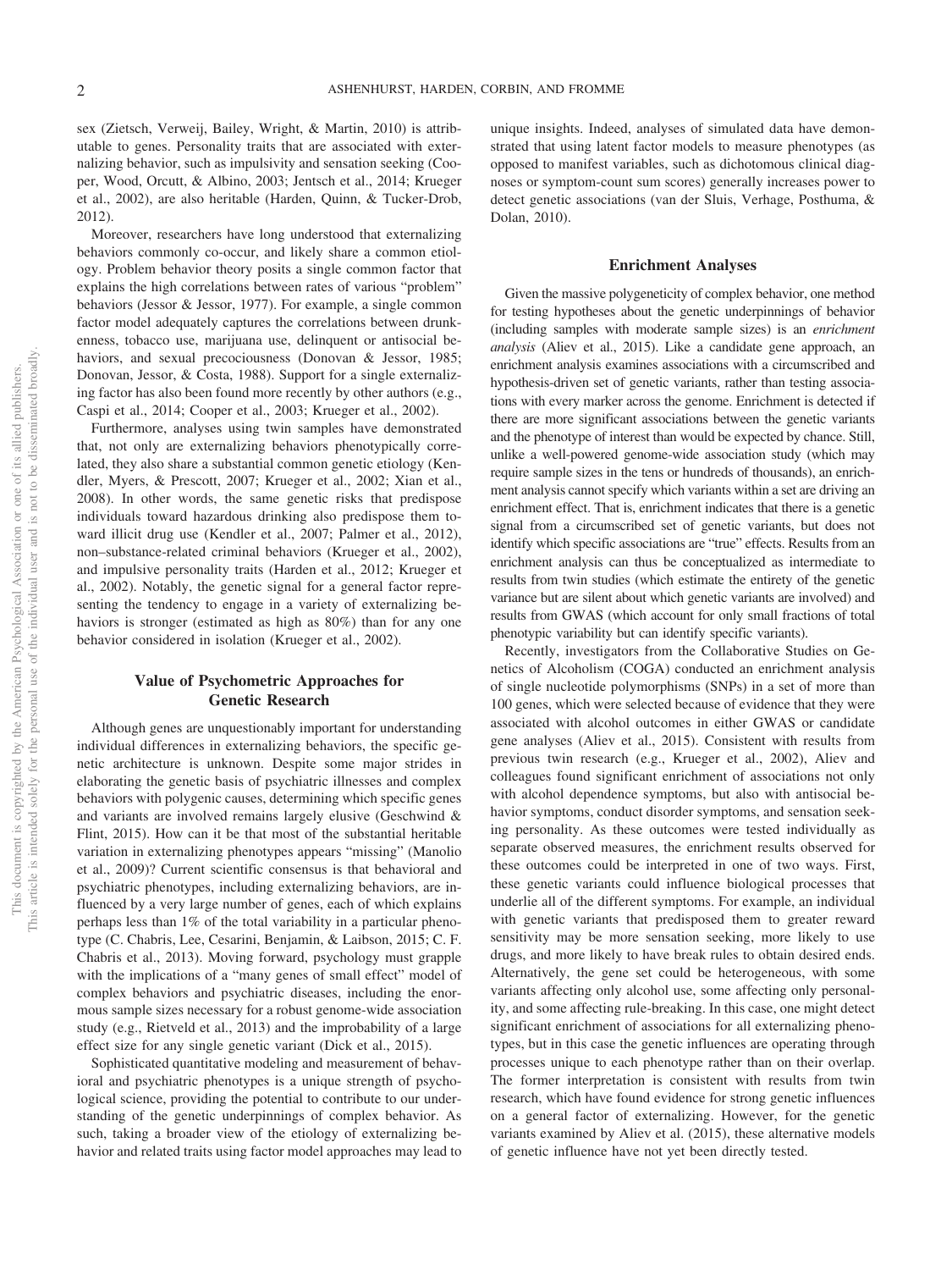#### **Goals of the Current Paper**

The goal of the current paper, then, is to test an enrichment of associations between the gene set used by Aliev et al. (2015) and externalizing phenotypes, modeled using a latent general factor and a series of residual behavior-specific (e.g., alcohol use, sensation seeking personality) factors, in an independent sample. Importantly, our sample was not selected for alcohol use disorder, as was the COGA sample, broadening the generalizability of the findings. Our "deep phenotyping" approach (Robinson, 2012) captures persistent externalizing behavior and traits across time. Participants were followed prospectively from late adolescence through early adulthood over 11 assessment waves (from about age 18 to 28), and they were measured on a variety of externalizing phenotypes, including hazardous alcohol use, tobacco smoking, marijuana use, risky sex, property crime, and impulsive/sensationseeking personality traits. Like other studies of the externalizing spectrum (Latendresse et al., 2015; Salvatore et al., 2015), we used latent factor analyses to model variance common across behaviors, and, by using 10 waves of longitudinal data, variance common across time. Therefore, individuals who scored highly on our key phenotype of interest—a general externalizing factor— have been persistently involved in an array of socially problematic and disinhibited behaviors or traits across emerging adulthood. After establishing a well-fitting model of persistent externalizing behavior, we then used the derived factor scores to test for enrichment in an ancestrally homogenous sample of non-Hispanic Whites who had high-quality genetic information  $(N = 337)$ .

Only two previous studies have used composite measures derived from factor models of externalizing phenotypes to test for association with individual genetic variants. First, Latendresse and colleagues tested for associations between a general problem behavior factor and a limited number of variants found within three candidate genes (*CHRM2*, *GABRA2*, and *OPRM1*) in a sample of African American adolescents (Latendresse et al., 2015). Although these authors implemented sophisticated techniques for modeling the broad problem behavior or externalizing phenotype, testing against only three genes likely limited the potential phenotypic variance explained, as compared with a more polygenic approach. At the other polygenic extreme, Salvatore and colleagues (2015) demonstrated the utility of a genome-wide polygenic risk score approach in relation to a composite score derived from a principal components analysis of symptoms of externalizing disorders. In this kind of analysis, researchers first conduct a genome wide association study (GWAS) between all available SNPs across the genome and phenotypes in a discovery sample. Then, beta weights for each SNP are used in a separate target sample to compute an additive "risk score" for all individuals given their specific alleles. These authors did indeed find a significant relation between polygenic risk scores and externalizing in an independent target sample. Nevertheless, this approach is genome-wide, and therefore agnostic about the sources of association, and it does not leverage the hypothesis-driven selection of candidate genes that have emerged from the extant literature. The approach used in the current study, therefore, may provide more *stable estimates* of genetic risk than candidate gene studies, while still proving some *specificity* regarding target genes compared to a genome-wide polygenic risk score approach.

Combining a factor analytic approach with an enrichment analysis of an independently developed gene set is a novel method for examining the extent to which genes associated with alcohol outcomes also associate with externalizing more generally. This approach provides advantages both in terms of strong phenotypic measurement and by providing a degree of genetic specificity not afforded by some genome-wide approaches by relying on prior evidence. In addition, by using a bifactor model with residual domain-specific factors (Latendresse et al., 2015), we can test whether enrichment effects are present for specific behaviors over and above the common variance shared across domains. Our hypothesis is that the enrichment will primarily be evident for a general externalizing factor, rather than for residual variance specific to certain behaviors, given the strong genetic signal for common variance identified in twin studies (Krueger et al., 2002).

#### **Method**

#### **Participants**

We recruited participants from an entering freshman class at a large public Southwestern university beginning in 2004. A subset of those invited to participate  $(N = 6,391)$  indicted potential interest and met inclusion criteria of being first-time students between the ages of 17 and 19 years old, unmarried, and providing valid contact information ( $N = 4,832,75.6\%$ ). A group of eligible participants ( $N = 3,046$ ) were randomized to complete a series of repeated surveys, with the first given during the summer after the end of high school and the remaining surveys given over six years. The final sample included in the externalizing factor model analysis comprises those who provided informed consent and completed the first longitudinal survey  $(N = 2,245)$ . A majority of respondents in the full survey sample were female  $(N = 1,345,$ 59.9%). The flow of participants from initial invitation and recruitment in 2004 to the provision of saliva samples and the most recent survey data in summer 2014 is presented in supplemental Figure S1.

**Longitudinal design and sample collection.** Web-based survey data were gathered at 11 assessment waves. The first eight waves were conducted twice per year (fall and spring), whereas Waves 9 and 10 occurred one year after the previous assessment as described previously (Ashenhurst, Harden, Corbin, & Fromme, 2015). A targeted sample of respondents  $(N = 1,060)$  were invited to complete a Wave 11 (W11) survey and to provide salivary DNA five years after W10. Only a subset of the original W1 through W10 sample was invited for this next phase of the study because of constraints on the possible number of individuals who could be feasibly genotyped due to budgetary constraints. Criteria for invitation to the W11 survey included (a) permission to recontact and (b) completion of W1 and at least one other survey. To date, 601 individuals have provided saliva samples.

To avoid any spurious results attributable to population stratification (Cardon & Palmer, 2003), the target sample for these analyses comprised non-Hispanic White individuals only. Selfreported White individuals who provided DNA and passed quality control procedures were the largest racial segment ( $N = 341, 56\%$ ) of those who provided DNA. Genomic principal components analysis (see Genotyping Procedures) within this group identified four ancestral outliers who were removed from analysis ( $\sigma > 6.0$ ),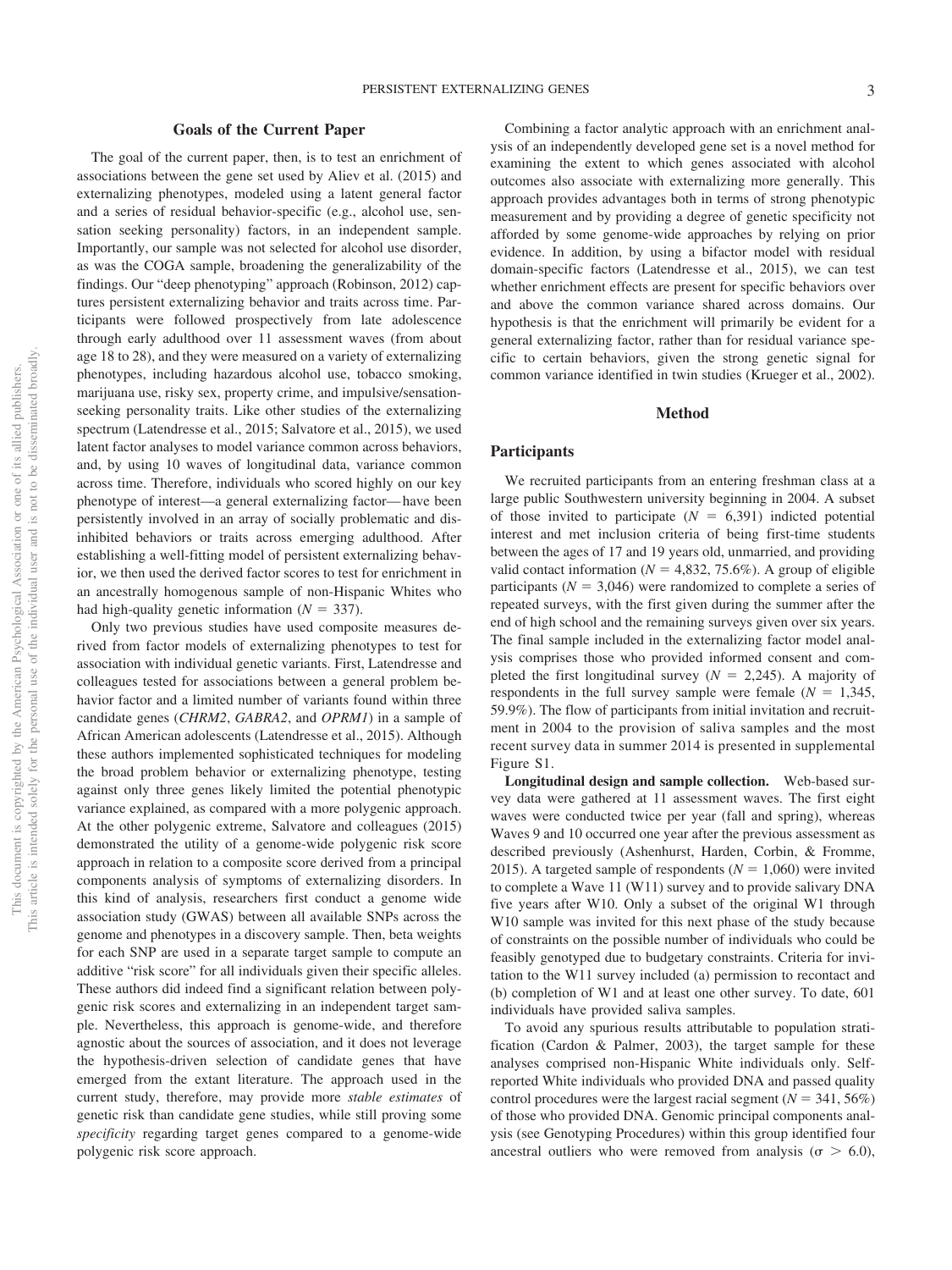resulting in a final sample size for enrichment analysis of  $N = 337$ . A comparison of these participants versus non-Hispanic White participants who did not provide DNA and W11 survey data or pass quality control procedures is reported in the Results.

Respondents were compensated \$30 for completion of the W1 survey, \$20 for completing the fall surveys (Waves 2, 4, 6), \$25 for the spring surveys (Waves 3, 5, 7), and \$40 for the remaining Waves 8 –10. Respondents received \$30 for survey completion if DNA was provided, and \$20 for completing Wave 11 without providing a DNA sample. The local university Institutional Review Board approved all study surveys and procedures.

**Demographics.** Basic demographic measures gathered at Wave 1 (full survey sample) included: biological sex (coded  $0 =$ female  $[59.9\%]$ ,  $1 =$  male) and Race (White  $[53.9\%]$ , Asian, [18%], Hispanic/Latino(a) [15.2%], African American [4.1%], Other/Multiethnic [7.1%], missing or not provided [1.6%]). A small number of participants who provided DNA did not provide self-report ethnicity at Wave 1, but did at later waves. The total available pool of non-Hispanic Whites included in the externalizing phenotype model was  $N = 1223$ .

#### **Measurement of Externalizing Phenotypes**

**Hazardous alcohol use.** Three measures captured hazardous alcohol use: binge drinking frequency, times "drunk," and driving after drinking. These three indicators were chosen as they assess patterns of excess use, aspects of subjective intoxication, and alcohol-related antisocial behavior, respectively. The definition of a binge episode was consistent with NIAAA guidelines at study onset (NIAAA, 2004). Respondents were asked to provide a free response to the open-ended question, "During the past three months, how many times did you have [five (men) / four (women)] drinks at a sitting?" Respondents were also asked to freely provide an integer response to determine the number of times drunk by the question, "During the past 3 months, how many TIMES did you get drunk (not just a little high) on alcohol?" Driving after drinking was captured by two questions: "During the past three months, how many times did you... [drive after having  $1-3$  alcoholic beverages/drive after having 4 or more alcoholic beverages?". The available responses were:  $0 = 0$  times,  $1 = 1$  time,  $2 = 2$  times,  $3 = 3-5$  times,  $4 = 6-10$  times,  $5 = 11-20$  times,  $6 = 20$  times. The two drinking and driving items were summed to create a single variable.

**Cannabis use.** One item assessed cannabis use: "During the last 3 months, how many times did you smoke marijuana?" The available responses were:  $0 = 0$  times,  $1 = 1$  time,  $2 = 2$  times,  $3 = 3-5$  times,  $4 = 6-10$  times,  $5 = 11-20$  times,  $6 = 20$  times.

**Property crime.** Two items captured incidence of property crime, "During the last 3 months, how many times did you. . . [destroy property / steal something]?" The available responses were:  $0 = 0$  times,  $1 = 1$  time,  $2 = 2$  times,  $3 = 3-5$  times,  $4 = 1$  $6 - 10$  times,  $5 = 11 - 20$  times,  $6 = 20$  times.

**Tobacco use.** Respondents were asked, "How often did you use tobacco during the last three months?" Available responses were coded:  $0 = never$ ,  $1 = occasionally$ ,  $2 = weekly but not$  $daily, 3 = daily.$ 

**Risky sex.** Scores were summed across two items at each wave: "During the past 3 months, how many times did you have sex without protection against STDs and pregnancy with an [exclusive / non-exclusive] dating partner?" We included both exclusive and nonexclusive unprotected sex because being in a reportedly exclusive relationship is not necessarily protective against sexually transmitted infections or unintended pregnancy. These two questions had the following choices:  $0 = 0$  times,  $1 = 1$  time,  $2 = 2 \text{ times}, 3 = 3-5 \text{ times}, 4 = 6-10 \text{ times}, 5 = 11-20 \text{ times},$  $6 = 20$  times.

**Personality scales.** Impulsivity and sensation seeking were assessed at only Waves 1 and 8 –11, thus data at intervening waves were not available. The two domains of personality were taken from the Impulsivity (8 item) and Sensation Seeking (11 item) subscales of the Zuckerman-Kuhlmen Personality Questionnaire (Zuckerman, Kuhlman, Joireman, Teta, & Kraft, 1993). Factor analytic work has demonstrated that there are distinct facets of impulsivity including: urgency, lack of planning, and lack of perseverance (Stautz & Cooper, 2013; Whiteside & Lynam, 2001). The items provided on the Zuckerman-Kuhlman inventory most closely resemble the lack of planning facet rather than the broader construct of impulsivity. As such, scores on this measure will be referred to as "ZK Impulsivity" to avoid the implication that this measure provides comprehensive coverage of impulsivity domains. Examples of items for each scale include: ZK Impulsivity, "I usually think about what I am going to do before doing it," (reverse scored) and Sensation Seeking, "I like doing things just for the thrill of it." Each item was scored dichotomously and reversed scored where appropriate, with respondents endorsing either  $0 = false$  or  $1 = true$ .

**Data management for survey data.** To appropriately model the externalizing behavior variables (which were not normally distributed), to reduce the computational burden required for model fitting and to obtain standard fit indices, the following measures were rescored as dichotomous variables such that  $0 = no$ *behavior*,  $1 = at least one incidence of behavior: binge drinking,$ times drunk, drinking before driving, sex without protection, and indicators of property crime. The following variables remained continuous or quasi-continuous: tobacco use and personality measures. Next, indicators within a specific domain were summed to create a manifest variable used in model fitting. For example, the three dichotomized alcohol variables were summed into a single ordinal categorical variable such that  $0 =$  no behaviors, and  $3 =$ endorsing all three behaviors. A sum score was also generated for indicators of property crime. See supplement for descriptive summary statistics for all variables at all waves (Table S1), and a large bivariate correlation matrix between all manifest variables in the measurement model (supplemental Data file).

#### **Genetic Data**

**Lab procedures.** Two mL of saliva were collected in Oragene-Discover (Oragene, DNAgenotek, Ottawa, Ontario, Canada) kits distributed to participants through the mail. When capped, the collection vessel released a room-temperature stabilizing lysis buffer. DNA extraction and purification was conducted at the Institute for Behavior Genetics at the University of Colorado, Boulder. The DNA was prepared from  $500 \mu l$  of the Oragene solution with the Beckman-Coulter DNAdvance (Brea, CA) system according to the manufacturer's protocol, with the final elution volume being  $150 \mu$ . Samples were diluted 1:20 in TE and the DNA was quantified using Picogreen fluorescence (Invitrogen,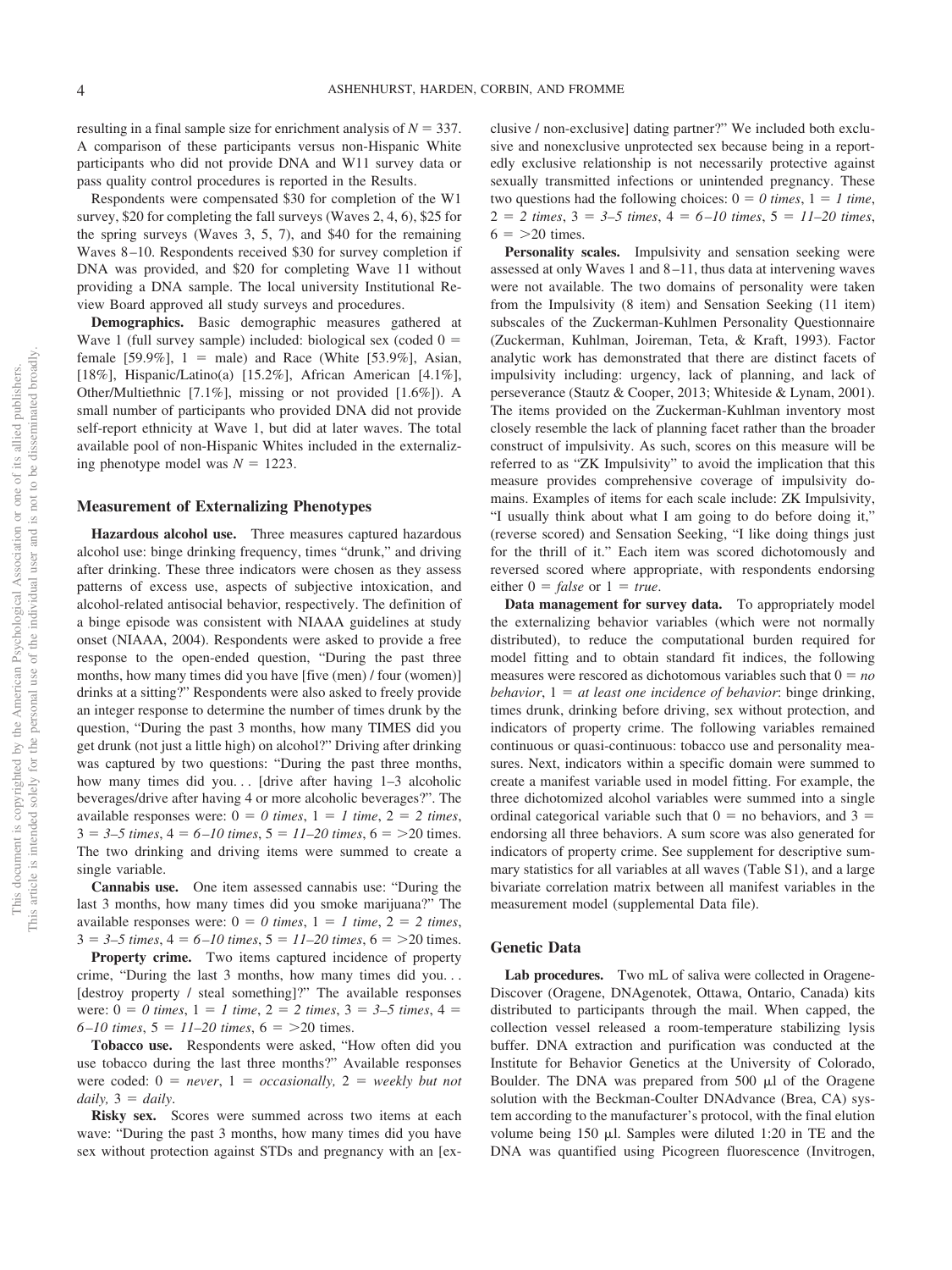ThermoFisher, Grand Island, NY). Samples were standardized to 50 ng  $DNA/\mu$  for chip genotyping.

Purified and diluted samples were sent to the Neuroscience Genomics Core at the University of California, Los Angeles, for single nucleotide polymorphism (SNP) genotyping assay. Samples were run on an Illumina BeadLab platform using an Illumina Infinium PsychArray BeadChip array (San Diego, CA). This chip includes 265,000 tag-SNPs across the genome, with about 50,000 markers associated with common psychiatric disorders. Chips were scanned on an Illumina iScan confocal laser, with genotype calls performed using manufacture's parameters in GenomeStudio (Illumina, v 2011.1, genotyping module v1.9.5). Data were converted to PLINK (v1.90b3v) format for subsequent analyses (Purcell et al., 2007).

**Quality control.** Of the samples sent for DNA extraction  $(N = 601)$ , a subset yielded insufficient concentrations of DNA for further processing  $(N = 28)$ , or suffered from poor amplification  $(N = 8)$ . Furthermore, three randomly selected samples were not assayed in order to run full plates only. Thus, the total sample with available genetic information was  $93.5\%$  ( $N = 562$ ) of the total collection sample.

We then followed quality control procedures recommended for the chip-based genomic data (Anderson et al., 2010; Turner et al., 2011). Each of the six plates contained a standard sample, and seven samples were run as duplicates on separate plates. Identity by descent (IBD) analysis conducted in PLINK (Purcell et al., 2007) showed high quality duplication of genotyping results (pi $hat = 1.0$  for all duplicate pairs and standard pairs). Sex check analysis of X chromosome heterozygosity identified 6 individuals with sexes inconsistent with their self-reported sexes, likely an indication of a plating error. Inbreeding coefficients and IBD analyses identified four samples that were likely contaminated, and one that was erroneously duplicated. After removing these samples, no sample pairs showed IBD relatedness values greater than 0.1875 (Anderson et al., 2010), and all self-reported sexes were consistent with X chromosome heterozygosity. One further sample was removed from analyses because of low genotyping efficiency (genome-wide missingness greater than 10%).

**Genomic principal components analysis.** We then used EI-GENSTRAT (Price et al., 2006) to address any residual population stratification and to identify ancestral outliers. Genomic principal components were extracted within the self-reported non-Hispanic White sample. Default parameters were used in accordance with recommendations for this procedure (Turner et al., 2011), and data were linkage disequilibrium pruned  $(r^2 < 0.5)$  before extraction to reduce computational burden. Iterative extraction identified four individuals who were ancestral outliers relative to the rest of the self-reported White sample ( $\sigma > 6.0$ ); these four individuals were removed, resulting in a final analysis sample after all quality control procedures of  $N = 337$ .

**Gene set for analyses.** The genes selected by COGA authors as being associated with alcohol phenotypes (Aliev et al., 2015) were used in the analyses. Nine of these genes were not represented by SNPs on the chip array we used for genotyping, prohibiting their inclusion in the analysis. In total, 104 genes were included. Gene locations and ranges were gathered using GRCH37.p13 coordinates from the UCSC Table Browser. These gene location ranges (and the genes that could not be included in analyses) are provided in a downloadable excel file (Supplemental Results). All available SNPs (3,281) within these coordinate ranges that passed SNP-level quality control filters (minor allele frequency  $>5\%$ , genotype missing by SNP  $<2\%$ ) were included in analysis. The list of SNPs included in each analysis and their corresponding individual *p* values are provided as Supplemental Results (to be found online). One SNP deviated from Hardy-Weinberg equilibrium just beyond the  $p < 5 \times 10^{-5}$  level, which commonly occurs in studies using genome-wide data (Anderson et al., 2010; Turner et al., 2011). All other SNPs were consistent with Hardy-Weinberg equilibrium above this value. Hardy-Weinberg Statistics for every SNP tested are provided in the supplemental materials.

#### **Data Analytic Plan**

**Factor model of problem behavior.** Individual behaviors were modeled as indicators of an Externalizing factor at each individual wave; these wave-specific factors, in turn, loaded on a higher-order Persistent Externalizing factor (see Figure 1). Loadings for individual behaviors (e.g., hazardous alcohol use) on the wave-specific Externalizing factors were constrained to be equal a priori across all waves.<sup>1</sup> Residual covariances among measures of the same behavior at different waves were modeled with a series of domain-specific factors (Alcohol Use, Cannabis Use, Property Crime, Tobacco Use, Risky Sex, and Sensation Seeking/ZK Impulsivity). Factor models were estimated using M*plus* version 7.31 (Muthén & Muthén, Los Angeles, CA), and model fit was evaluated using root mean square error of approximation (RMSEA), with values less than 0.05 indicating good fit (Steiger, 1990). We also used the Bentler Comparative Fit Index (CFI) and Tucker-Lewis Index (TLI) indices, which are sensitive to model fit as well as parsimony. Values of CFI and TLI vary between 0 and 1 with excellent values being greater than 0.95 (Hu & Bentler, 1999). Factor scores for the Persistent Externalizing factor and the six domain-specific factors were then estimated using M*plus*, and these factor score estimates were used as the phenotypes in all subsequent analyses.

**Enrichment analysis.** Enrichment analyses were conducted separately for each factor score phenotype (Persistent Externalizing and six domain-specific factors) following the enrichment methods of Aliev and colleagues (2015) in their series of analyses. We first used PLINK to estimate the association between each individual SNP and the phenotype (factor scores), controlling for biological sex and genomic principal components (PC). We included only two of the top 10 PC eigenvectors as covariates in these association analyses, as only these two were significantly correlated ( $p < .05$ ) with any of the measures under examination (Turner et al., 2011). All analyses were conducted three times at

 $1$  One conceptual question, which is outside the scope of the current paper, is the extent to which externalizing in young adulthood shows heterotypic continuity, that is, whether the behavioral manifestations of an underlying externalizing liability change over the course of development. This could be modeled by testing how the pattern of factor loadings changes over the waves. If, however, the pattern of factor loadings on the wave-specific Externalizing factors (and thus the residual variances for the specific behaviors) were allowed to vary across waves, this introduces the possibility that the domain-specific factors would be confounded with developmental differences. Heterotypic continuity and developmental changes in the magnitude and specificity of genetic influence remain interesting questions for future research.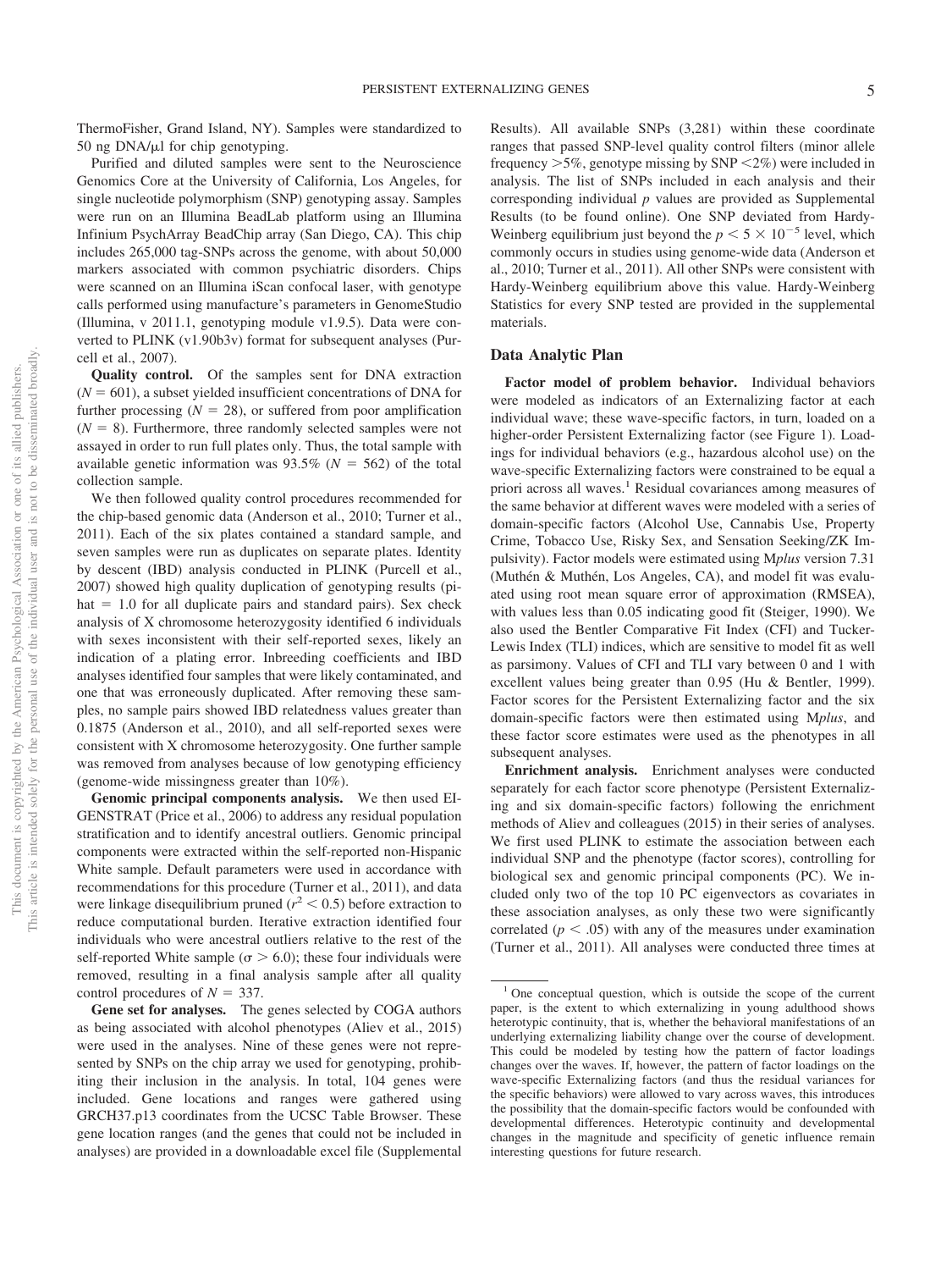

*Figure 1.* Factor model of externalizing behaviors and traits. The phenotypes for the enrichment analyses were estimated factor scores from a multilevel model of 11 waves of data capturing (a) variance common across all behaviors and across time (Persistent Externalizing), and (b) variance unique to particular domains (e.g., Alcohol, Cannabis) across time. Thus, a high score on the Persistent Externalizing factor indicated continued engagement in many of the behaviors over the span of emerging adulthood.

three different significance thresholds for determining a SNP association hit,  $p = .05, 0.01$ , and 0.001 levels. An association with a *p* value above a given significance threshold (e.g.,  $p < .05$ ) was considered a "hit."

We then considered whether this number of significant hits exceeded the number of hits that one could expect solely from chance. Given, for example, a  $p$  value threshold of  $p = .05$  and  $N = 1000$  SNPs, one would expect  $N \times p = 50$  "hits" by chance, *if* each test were independent (an assumption to which we will return shortly). This expectation of 50 hits is actually the mean of a distribution of expected outcomes, where the standard deviation of that distribution is  $\sqrt{N} * p * (1-p)$ . Consequently, the number of observed hits can be converted to a *z* score, and a one-tailed *z* test can provide what is essentially a *p* value for the set of *p* values; in other words, it is a determination of the probability of observing this number of hits if there were no true association between the phenotype and the SNPs in this gene set.

The calculations described in the previous paragraph assume that each test of association is independent from the others. However, SNPs within a gene (or even in different genes) can be correlated with one another (i.e., in linkage disequilibrium [LD]). Consequently, to increase our confidence in the thresholds for determining enrichment, our primary test for significance was a stringent permutation test that determined an empirical threshold for the number of hits that could be expected from chance. Using RStudio (v0.98.994), individual phenotype data were randomly permuted and paired with preserved genomic data 1000 times for each phenotype among the target sample. We shuffled the pheno-

types but preserved the SNPs under examination in order to preserve the LD structure of the genotypes in our target sample. Association analyses (using the SNP-level significance thresholds of 0.05, 0.01, and 0.001) were performed in PLINK (v1.90b3v) on all 1000 permuted data sets for each phenotype, and *z* scores were calculated for the shuffled data in the same manner as the observed data. An empirical threshold was drawn at the 95th percentile highest-ranked *z* score (an empirical  $\alpha = .05$ ) among the 1000 permuted sets for each phenotype, and we concluded that there was a significant enrichment of associations if the number of observed hits met or exceeded this empirical threshold. Empirical thresholds are provided in Table 2. As is evident in the Results, the permutation analyses provided a rather conservative test of enrichment.

#### **Results**

#### **Sample Characteristics**

Respondent retention by Wave 10 (five years after study commencement) was 62.7% of the Wave 1 sample, and 56% of those targeted for rerecruitment (26.8% of the original sample) completed surveys for Wave 11. Our factor models used the robust weighted least squares means and variance adjusted estimator (WLSMV) to account for missing data, and most of those who provided DNA and were included in the enrichment analyses also completed W11 survey data (92.9%). Nonetheless, we tested for sample differences between those with Wave 11 (W11) data available versus those without W11 data. There was a higher proportion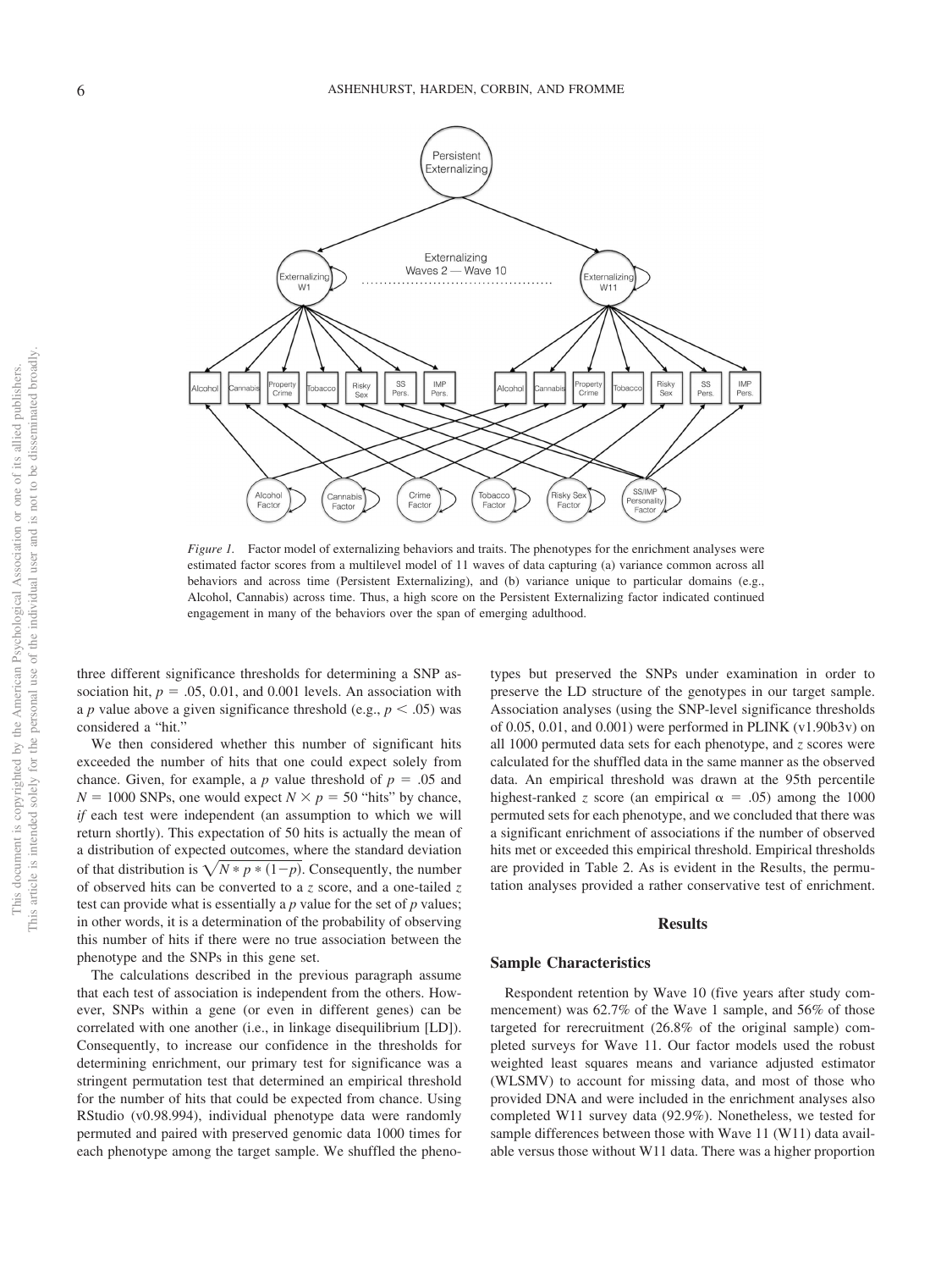of women with (64.9%) than without W11 data (58.0%),  $\chi^2(1) =$ 8.63,  $p < .01$ . Further, those who provided data at W11 had significantly higher factor scores in terms of persistent externalizing,  $F(1, 2244) = 5.0, p < .05, d = 0.11$ , alcohol involvement,  $F(1, 2244) = 8.93, p < .01, d = 0.14,$  and marijuana use,  $F(1, 2244) = 8.93, p < .01, d = 0.14$  $2244$ ) = 9.42,  $p < .01$ ,  $d = 0.14$ . All other factor scores means were not different between those missing versus those providing data at Wave 11 ( $ps > 0.05$ ).

We next compared the characteristics of those included in the genetic enrichment analysis to those who did not provide DNA or were dropped from analysis for quality control issues among non-Hispanic Whites only (total pool of non-Hispanic Whites included in the factor model  $N = 1223$ , non-Hispanic Whites without genetic data  $N = 886$ ). The proportion of females in the analysis sample (64.4%) was significantly greater than in the nonanalysis sample (56.9%),  $\chi^2(1) = 5.69$ ,  $p = .017$ . Among the phenotypes examined (the factor scores), only marijuana use, *F*(1,  $1221$ ) = 9.61,  $p < 0.01$ ,  $d = 0.19$ , significantly differed between those who were  $(M = 0.19, SD = 0.57)$  and were not  $(M = 0.09, SD =$ 0.48) included in enrichment analyses (all other  $p_s > 0.05$ ).

#### **Factor Model of Externalizing Phenotypes**

The initial externalizing factor model (illustrated in Figure 1) demonstrated excellent fit:  $RMSEA = 0.020$ ,  $CFI = 0.952$ ,  $TLI =$ 

#### Table 1 *Standardized Loadings From Externalizing Factor Model*

0.950,  $\chi^2(1987) = 3719.97$ ,  $p < .001$ . Standardized factor loadings for all paths in the model are presented in Table 1. We next tested whether measurement invariance held across biological sex using multigroup modeling features of M*plus*. A model that allowed for all loadings to be free by sex (but retained the constraint of equality over time) had slightly better fit indices (RMSEA  $=$ 0.019, CFI = 0.951, TLI = 0.949,  $\chi^2$ (4017) = 5643.899, *p* < .001) than a model constraining all loadings to be equal across the sexes (RMSEA = 0.021, CFI = 0.937, TLI = 0.936,  $\chi^2$ (4089) = 6187.347,  $p < .001$ ). Although this appeared to be a significant decrement in model fit when using a chi-square difference test,  $\Delta \chi^2$ (72) = 307.918, *p* < .001, this form of comparative model testing can be sensitive to relatively trivial differences in model fit when the sample size is large. Thus, we rescaled  $\chi^2$  differences to an RMSEA metric (Hildebrandt, Wilhelm, & Robitzsch, 2009), whereby values greater than 0.05 on the resulting Index of Root Deterioration per Restriction (RDR) suggest that the change in model fit is significant. The resulting value (RDR =  $0.038$ ), indicated that we could constrain loadings to be equal by sex, and this model (the initial model) was used to derive all factor scores for enrichment testing.

Although measurement invariance held across the sexes, we tested if the mean factor scores differed by sex. As expected, males had significantly higher factor scores than females for Persistent

|                | Externalizing factor by wave |                     |                      |                            |                     |                       |                    |                    |  |  |  |  |
|----------------|------------------------------|---------------------|----------------------|----------------------------|---------------------|-----------------------|--------------------|--------------------|--|--|--|--|
| Model          | Alcohol                      | Cannabis            | Property crime       |                            | Tobacco             | Risky sex             | <b>SS</b>          | <b>IMP</b>         |  |  |  |  |
| W1             | .59                          | .81                 | .20                  |                            | .54                 | .51                   | .48                | .30                |  |  |  |  |
| W <sub>2</sub> | .70                          | $.88\,$             | .24                  |                            | .55                 | .55                   |                    |                    |  |  |  |  |
| W <sub>3</sub> | .65                          | .85                 | .25                  |                            | .52                 | .53                   |                    |                    |  |  |  |  |
| W <sub>4</sub> | .67                          | .91                 | .25                  |                            | .53                 | .57                   |                    |                    |  |  |  |  |
| W <sub>5</sub> | .66                          | .90                 |                      | .27                        | .56                 | .56                   |                    |                    |  |  |  |  |
| W <sub>6</sub> | .62                          | .85                 |                      | .28                        | .51                 | .53                   |                    |                    |  |  |  |  |
| W7             | .60                          | .83                 | .30                  |                            | .52                 | .52                   |                    |                    |  |  |  |  |
| W8             | .57                          | .80                 | .32                  |                            | .51                 | .50                   | .42                | .29                |  |  |  |  |
| W9             | .53                          | .73                 | .35                  |                            | .48                 | .46                   | .38                | .27                |  |  |  |  |
| W10            | .52                          | .72                 | .37                  |                            | .48                 | .45                   | .37                | .26                |  |  |  |  |
| W11            | .50                          | .63                 |                      | .32                        | .45                 | .39                   | .37                | .27                |  |  |  |  |
|                | Persistent<br>externalizing  | Residual<br>alcohol | Residual<br>cannabis | Residual property<br>crime | Residual<br>tobacco | Residual<br>risky sex | Residual<br>SS/IMP | Residual<br>SS/IMP |  |  |  |  |
|                | Externalizing                | Alcohol             | Cannabis             | Property crime             | Tobacco             | Risky sex             | SS                 | IMP                |  |  |  |  |
| W1             | .86                          | .32                 | .27                  | .36                        | .50                 | .53                   | .44                | .47                |  |  |  |  |
| W <sub>2</sub> | .91                          | .34                 | .25                  | .52                        | .60                 | .53                   |                    |                    |  |  |  |  |
| W3             | .95                          | .43                 | .30                  | .54                        | .62                 | .52                   |                    |                    |  |  |  |  |
| W4             | .94                          | .51                 | .29                  | .59                        | .69                 | .59                   |                    |                    |  |  |  |  |
| W <sub>5</sub> | .94                          | .53                 | .33                  | .51                        | .64                 | .59                   |                    |                    |  |  |  |  |
| W <sub>6</sub> | .93                          | .58                 | .42                  | .60                        | .69                 | .56                   |                    |                    |  |  |  |  |
| W7             | .92                          | .60                 | .48                  | .58                        | .67                 | .62                   |                    |                    |  |  |  |  |
| W8             | .91                          | .54                 | .50                  | .43                        | .70                 | .50                   | .65                | .64                |  |  |  |  |
| W9             | .88                          | .54                 | .65                  | .29                        | .63                 | .49                   | .69                | .67                |  |  |  |  |
| W10            | .84                          | .51                 | .64                  | .22                        | .57                 | .42                   | .70                | .70                |  |  |  |  |
| W11            | .75                          | .43                 | .54                  | .29                        | .55                 | .26                   | .59                | .58                |  |  |  |  |

*Note.* Standardized loadings on factors from bi-factor model of externalizing traits (shown in Figure 1). SS is sensation seeking and IMP is ZK Impulsive personality. The upper portion of the table presents the loadings for each indicator on a wave-specific Externalizing factor from Wave 1 (W1) to W11; these loadings were constrained to be equal across time. The lower portion presents (a) the loadings of these wave-specific factors onto the higher-order Persistent Externalizing factor, capturing the common variance of these behaviors across time, and (b) wave-specific loadings onto each of the residual domain-specific factors. Individual measures (lower labels) observed across time were loaded onto factors (upper labels). Domain-specific factors were composed of residual variance not accounted for by the common factor. All loadings were significant at  $p < .001$ .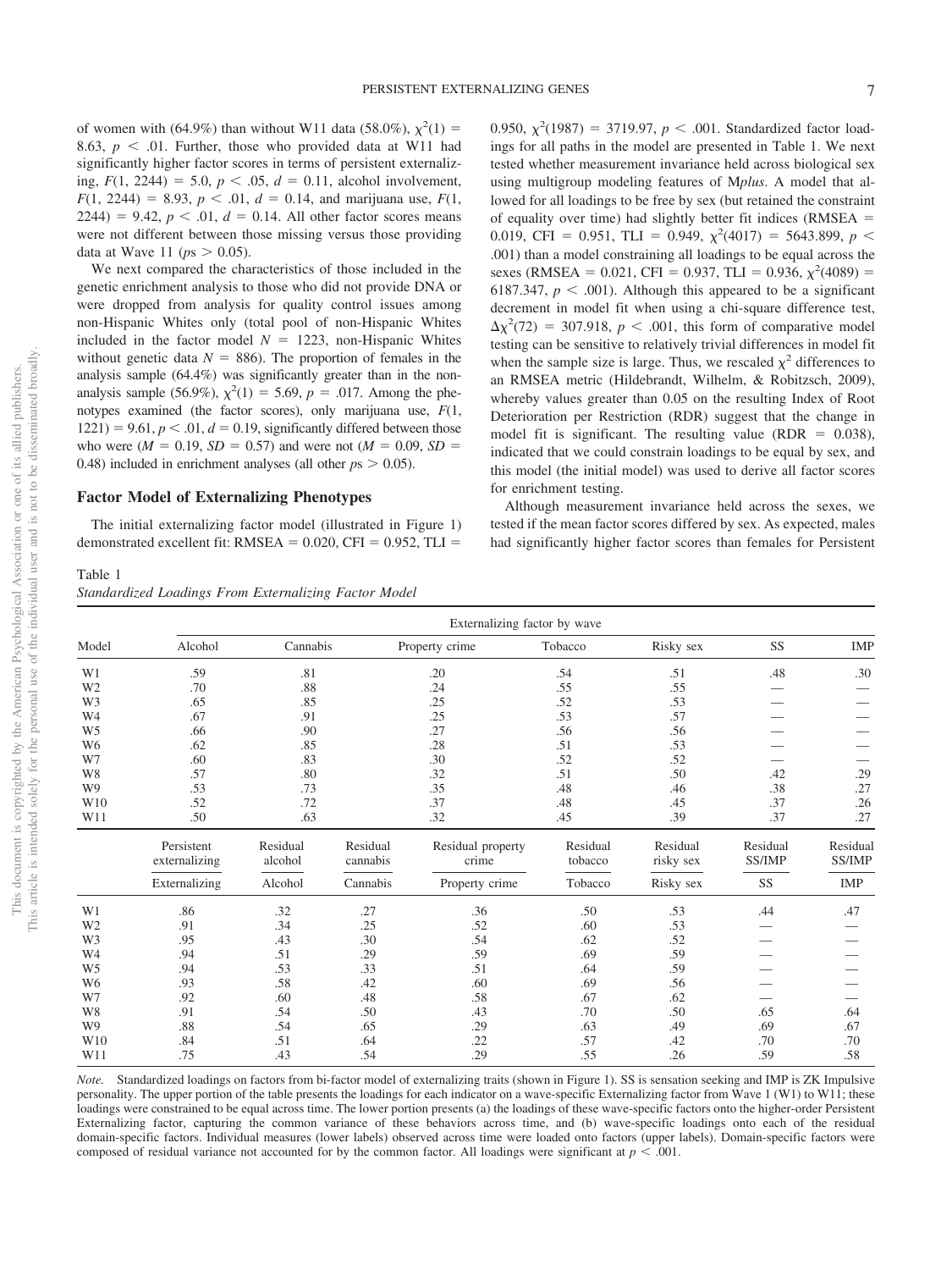Externalizing,  $F(1, 2243) = 18.16$ ,  $p < .001$ , Property Crime,  $F(1, 16)$  $2243$ ) = 102.75,  $p < .001$ , Tobacco,  $F(1, 2243) = 13.30$ ,  $p <$ .001, Risky Sex,  $F(1, 2243) = 6.09$ ,  $p < .001$ , and IMP/SS Personality,  $F(1, 2243) = 71.72$ ,  $p < .001$ . There were no significant sex effects on the Alcohol,  $F(1, 2243) = 3.24$ ,  $p = .072$ , or Cannabis factors,  $F(1, 2243) = 2.72$ ,  $p = .099$ . Sex was included as a covariate in all subsequent genetic association analyses.

#### **Enrichment Analyses**

The number of significant hits at the  $p < .05$ ,  $p < .01$ , and  $p <$ .001 levels are presented in Table 2. We concluded that there was significant enrichment of associations when the number of hits met or exceeded the empirical threshold determined from the permutation analyses, our primary criterion for significant enrichment. There was significant enrichment of associations for Persistent Externalizing, regardless of the *p* value thresholds used to define a SNP association "hit"  $(p = .05, .01, \text{ and } .001)$ . Moreover, the Alcohol and Property Crime factors showed enrichment at the *p* .05 level, as did Property Crime at the  $p < .001$  level. The five genes containing the strongest SNP hits of association with the Persistent Externalizing factor (8 hits with  $p < .001$ ) were *GRID2*, *GABBR2*, *CSMD1*, *LINGO2*, and *MARCH1*. Next, we determined whether any individual SNP in any set of tests was significantly associated with factor scores. No single SNP was significant after correction for multiple comparisons using a false discovery rate correction (Benjamini & Hochberg, 1995).

To confirm that the enrichment signal is not dependent on the domain with the strongest standardized loadings onto the wavespecific externalizing factors (cannabis, Table 1) or on the domain of primary interest to the consortium that assembled the gene set (alcohol), we performed a series of sensitivity tests by removing each of these two measures from the analysis. We refit the hierarchical factor model with either all cannabis-related measures removed or all alcohol indicators removed, and reran the enrichment analyses on these new sets of factor score estimates. Despite the absence of either cannabis or alcohol measures, the enrichment signal persisted at or above the permutation threshold (supplemental Tables S2 and S3). Thus, it is clear that this signal does not depend on the presence of either cannabis or alcohol measures in the model.

Finally, we sought to determine the proportion of variance  $(R^2)$ in persistent externalizing explained by variants within the SNP set. To achieve a total  $R^2$  across the SNPs tested, we used a polygenic risk score approach with fivefold within-sample validation following recommended methods (Vrieze, McGue, Miller, Hicks, & Iacono, 2013). To avoid gross overfitting that occurs when the same data are used as both discovery and target samples, the data were first split into five nearly equally sized groups  $(N =$ 337, subgroup  $N_s = 67$ , with one random group having  $N = 68$ ). Next, we conducted linear association analyses in PLINK (exactly as done in the full sample analysis) five times, each time using 4/5th of the total data set (i.e., leaving out one subsample). The group not included in analysis then became the target sample for

Table 2 *Enrichment Analysis in a Non-Hispanic White Sample*

|                                  |                | Observed data |           |      | 95th percentile empirical threshold |           |  |
|----------------------------------|----------------|---------------|-----------|------|-------------------------------------|-----------|--|
| Significance threshold for "Hit" | Hits           | z score       | $p$ value | Hits | z score                             | $p$ value |  |
| p < .05                          |                |               |           |      |                                     |           |  |
| <b>Externalizing*</b>            | 200            | 2.89          | .0019     | 199  | 2.81                                | .0025     |  |
| Alcohol*                         | 204            | 3.21          | .0007     | 199  | 2.81                                | .0025     |  |
| Cannabis                         | 151            |               |           | 201  | 2.97                                | .0015     |  |
| Property crime*                  | 203            | 3.13          | .0009     | 199  | 2.81                                | .0025     |  |
| Tobacco                          | 134            |               |           | 200  | 2.89                                | .0019     |  |
| Risky sex                        | 161            |               |           | 198  | 2.73                                | .0032     |  |
| SS/IMP personality               | 147            |               |           | 198  | 2.73                                | .0032     |  |
| p < .01                          |                |               |           |      |                                     |           |  |
| <b>Externalizing*</b>            | 54             | 3.72          | .0001     | 48   | 2.67                                | .0038     |  |
| Alcohol                          | 41             | 1.44          | .0748     | 49   | 2.85                                | .0022     |  |
| Cannabis                         | 37             | .74           | .2300     | 48   | 2.67                                | .0038     |  |
| Property crime                   | 42             | 1.62          | .0530     | 49   | 2.85                                | .0022     |  |
| Tobacco                          | 22             |               |           | 48   | 2.67                                | .0038     |  |
| Risky sex                        | 32             |               |           | 46   | 2.32                                | .0102     |  |
| SS/IMP personality               | 22             |               |           | 50   | 3.02                                | .0013     |  |
| p < 0.001                        |                |               |           |      |                                     |           |  |
| Externalizing*                   | 8              | 2.61          | .0045     | 8    | 2.61                                | .0045     |  |
| Alcohol                          | 5              | .95           | .1708     | 8    | 2.61                                | .0045     |  |
| Cannabis                         |                |               |           | 8    | 2.61                                | .0045     |  |
| Property crime*                  | 8              | 2.61          | .0045     | 8    | 2.61                                | .0045     |  |
| Tobacco                          |                |               |           | 8    | 2.61                                | .0045     |  |
| Risky sex                        | $\overline{c}$ |               |           | 8    | 2.61                                | .0045     |  |
| SS/IMP personality               | $\overline{c}$ |               |           | 8    | 2.61                                | .0045     |  |

*Note.* Number of significant association hits at three *p*-value levels compared with bootstrapped empirical significance thresholds in the non-Hispanic White sample.  $p$  values provided for the observed data are from a one-tailed  $z$  test; inferential statistics are not present for constructs that did not at least meet the 'expected' number of hits, and would therefore have negative *z* scores. SS is sensation seeking and IMP is ZK Impulsive personality. Bolded factors are significant at the empirically derived significance threshold.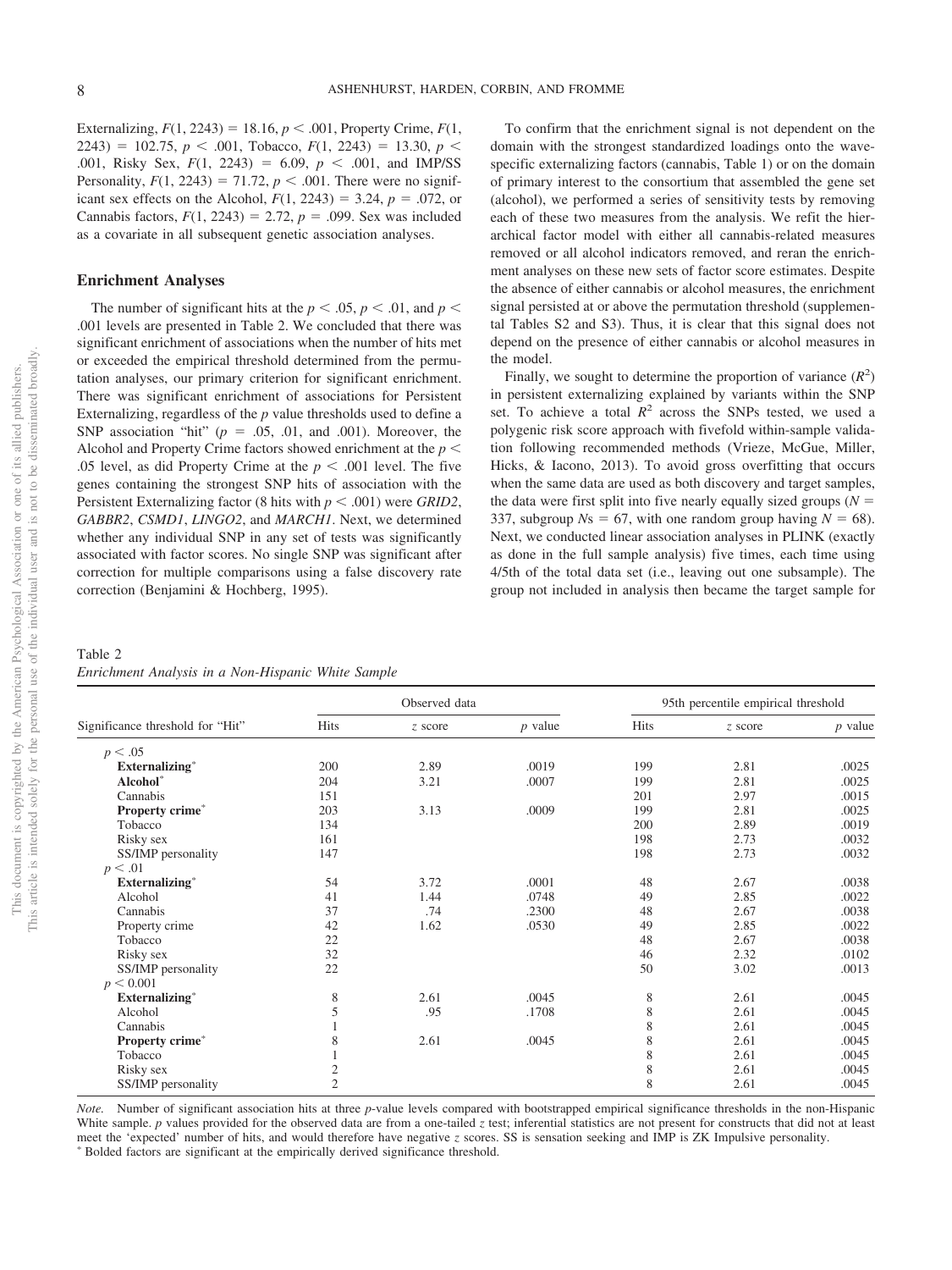computing polygenic risk scores. As such, each participant was included in a 'discovery' sample four times, and was in the target sample once. Importantly, no individual was included in both the discovery and target samples in any analysis workflow.

We used the PRSice package (Euesden, Lewis, & O'Reilly, 2015) to determine the *p* value thresholds for including SNPs in the polygenic score that would optimize  $R^2$  in each of the five target samples. The *p* value lower bound was 0.0, the upper bound was 0.5, and models were run at increments of 0.01. There was a narrow range of optimal thresholds ( $p$  range  $= 0.02$  to 0.07,  $M =$ 0.036,  $SD = 0.021$ ). We used this mean *p* value as the inclusion threshold for computing polygenic risk scores for each target sample. We then remerged the five target samples and regressed the Persistent Externalizing factor scores on polygenic risk scores. There was a significant linear association ( $\beta = 0.16$ ,  $p < .01$ ,  $R^2 =$ 0.026). In other words, about 2.6% of the variance in the Persistent Externalizing factor was accounted for by polygenic risk across a relatively small number of SNPs present in the hypothesized gene set.

#### **Discussion**

This study tested for an enrichment of associations between SNPs in an independently assembled set of genes previously associated with alcohol outcomes (Aliev et al., 2015) and factor scores from a multivariate, hierarchical model of externalizing behaviors. Overall, the results indicated that, within an ancestrally homogenous sample (non-Hispanic White individuals), there was significant enrichment of associations between genetic polymorphisms previously identified as relevant for alcohol outcomes and a common factor underlying a broad spectrum of externalizing behaviors and impulsive/sensation seeking personality traits across time. Our "deep phenotyping" approach (Robinson, 2012) provides an important complement to many genetic association studies, which, because of their sample size burdens, more typically use cross-sectional or retrospective measures of single clinical categories. More generally, this approach illustrates how psychological science can uniquely contribute to understanding the genetic underpinnings of complex behavior through multivariate analyses of behavioral and psychiatric phenotypes.

## **A Common Factor Model of Externalizing Behavior and Personality**

A single, higher-order factor captured persistent involvement in externalizing behaviors and personality across emerging adulthood (ages 18 to 28). We tested for measurement invariance by biological sex and found that the model could be constrained to be equal across the sexes. Importantly, our model is largely consistent with a recent factor analytic examination of externalizing behavior in a genetic context (Latendresse et al., 2015). We extended the bestfitting model design (a bifactor model) used by Latendresse and colleagues into a longitudinal framework, and included measures of hazardous alcohol use, cannabis use, property crime, tobacco use, and risky sex, as well as individual differences in sensation seeking and impulsive personality traits. Our phenotypic approach is also similar to that of an examination of polygenic risk for externalizing symptomology as captured by the first principal component extracted from a composite of clinical symptomology

for externalizing disorders (Salvatore et al., 2015). However, our structured model allows for estimation of both common variance across the dimensions and unique domain-specific residual variances.

Including both clinically relevant behaviors in combination with disinhibited personality traits in a common factor model of externalizing represents a broader approach than used previously in models of problem behavior (Donovan & Jessor, 1985; Donovan et al., 1988). This approach complements the previous finding that enrichment of associations with this gene set extends beyond clinical symptomology into individual differences in these personality traits (Aliev et al., 2015). That is, in addition to identifying enrichment in a series of separate analyses for alcohol and drug dependence symptoms, antisocial behavior symptoms, and conduct disorder symptoms, Aliev and colleagues reported the strongest enrichment effect for sensations seeking personality. We believe it is important to consider both behavior and personality traits when examining the externalizing spectrum, given the strong phenotypic associations between sensation-seeking/impulsive personality facets and manifestations of externalizing behavior (e.g., problematic alcohol use; Dick et al., 2010; Hittner & Swickert, 2006) and previous evidence from twin studies that much of the genetic influence on antisocial behavior is shared with disinhibited personality traits (Harden et al., 2012; Mann et al., under review). Of note, the indicators with the largest (standardized) loadings to the general factor were substance use behaviors (cannabis, alcohol, tobacco), followed by risky sex, sensation seeking, ZK Impulsivity, and finally property crime (see Table 1).

## **An Enrichment of Associations Implies Shared Genetic Etiology**

Within a non-Hispanic White sample, this gene set (see Supplement for list of genes) showed an enrichment of associations with a Persistent Externalizing factor beyond a conservative, empirically derived, significance threshold. Importantly, the enrichment effect was more robust for this general factor than for any domain-specific residual factor, and the enrichment signal survived removal of the measure with the highest loading (cannabis, Table 1) in a reestimated model. The only two residual factors for which some enrichment was detected were alcohol and property crime. These results are consistent with the hypothesis that externalizing behaviors share a substantial degree of genetic etiology (Krueger et al., 2002), and that genetic risks for alcohol use disorders are associated not only with alcohol-related outcomes, but with the broader construct of externalizing behavior. Lastly, we demonstrated that the total variance captured by this narrow set of 104 genes was 2.6%, which is nearly half the variance accounted for by genome-wide polygenic risk approach in another recent study (6%, Salvatore et al., 2015).

The five genes containing the strongest SNP hits of association with the Persistent Externalizing factor (8 hits with  $p < .001$ ) were *GRID2*, *GABBR2*, *CSMD1*, *LINGO2*, and *MARCH1.* No individual SNP remained significant after correcting for multiple comparisons, and enrichment effects pertain to the set of SNPs as a whole rather than any particular SNP. Nevertheless, it is worth noting how polymorphisms in these 5 genes performed in Aliev et al.'s (2015) previous study this gene set and individual externalizing phenotypes. They found no significant associations between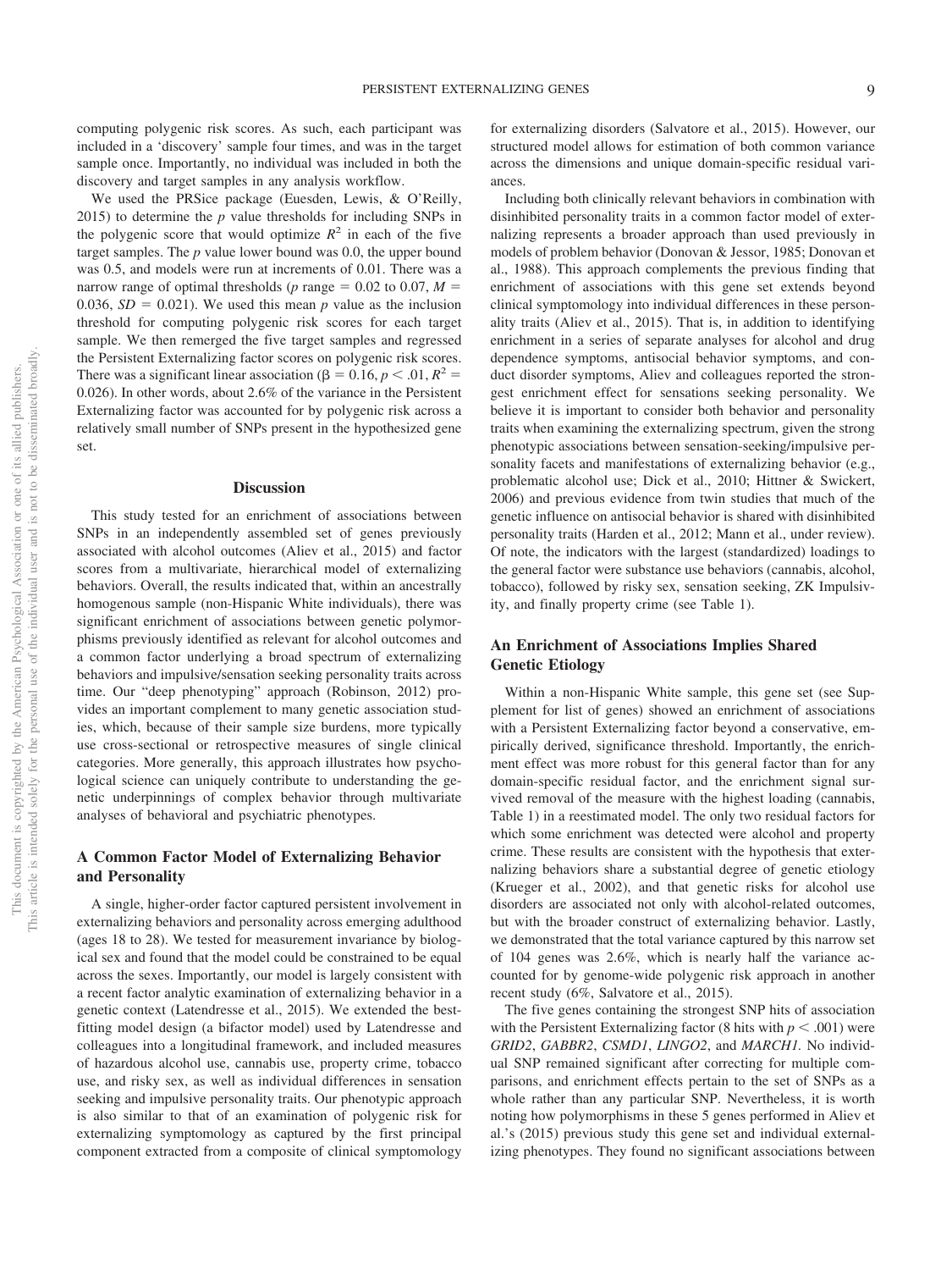any phenotype and *LINGO2,* and one association between *MARCH1* and extraverted personality. Furthermore, *CSMD1* had significant hits for sensation seeking, and *GRID2* (which encodes a glutamate receptor subunit) had hits with respect to both conduct disorder symptoms and sensation seeking. Lastly, among these five genes, *GABRR2* (which encodes a GABA receptor subunit) showed the most hits in the COGA sample, with hits for antisocial personality symptoms, conduct disorder symptoms, extraversion and sensation seeking. Thus, across both studies, *GABRR2* was the one of the most promising genetic signals to emerge.

Furthermore, all of these genes have shown some degree of association with externalizing phenotypes or neuropsychiatric disorders in other studies, although the strength of the evidence varies. Of note, one SNP in *CSMD1* showed genome-wide significance in a large GWAS study of cannabis dependence (Sherva et al., 2016), and SNPs within *CSMD1* were associated with tobacco use cessation in a clinical trial (Uhl et al., 2008). Similarly *GABRR2* was associated with alcohol dependence in a sample  $(N = 1000+)$ with family history of alcohol use disorders (Xuei et al., 2010). Three genes, *CSMD1*, *GRID2* (Greenwood et al., 2016), and *GABRR2* (Wang, Liu, & Aragam, 2010) have also been associated with schizophrenia or bipolar disorder in moderately large samples  $(N = 1000+)$ . Potentially related to behavioral self-control or reward processes, *LINGO2* is associated with body mass or obesity (Rask-Andersen, Almén, Lind, & Schiöth, 2015), as is *MARCH1* (Lee et al., 2016). Lastly, there is preliminary evidence of association between variants in *GABRR2* and general cognitive ability (Ma et al., 2016) in a moderately sized  $(N = 987)$  Han Chinese sample. The associations with other, nonexternalizing forms of psychopathology and with cognitive ability serve as reminder that genetic influences may operate even more broadly, through a general vulnerability to psychopathology, sometimes referred to as the *p* factor (Caspi et al., 2014; Pettersson, Larsson, & Lichtenstein, 2016).

It is important to note that this is not a definitive set of genes regulating these behaviors, as much of the putative remaining polygenic variance remains unaccounted for. Indeed, a consortium specifically interested in alcohol use disorders assembled this specific set. These genes nominated by COGA authors (Aliev et al., 2015) did not emerge exclusively from more rigorous GWAS studies (criterion  $p < .00001$ ), but also included genes with putative evidence from candidate gene studies (criterion  $p < .05$ ). Nevertheless, our results also demonstrate that this set of genes is associated with externalizing behavior and traits in a general sample, rather than one selected for familial risk for alcohol use disorders, as was the COGA sample. Our results provide evidence that these genes may confer risk across the broad spectrum of individual differences in the general population rather than being limited to those with genetic risk for specific clinical manifestations of externalizing. Further work by other consortia, continued GWAS in larger samples, data from analyses using polygenic risk scores (e.g., Salvatore et al., 2015) and bioinformatics work will be necessary to prune this set of potential false positives, and to add additional candidates that may be related to the broad range of externalizing problems rather than to alcohol-related outcomes specifically.

The shared phenotypic variability and shared genetic etiology for externalizing behavior and traits in the general population implies that risk for exhibiting these behaviors may also share underlying neurobiology. This "cross-cutting" conceptualization is consistent with recent efforts of the U.S. National Institute of Mental Health to move away from the historical diagnostic categories of mental illness and toward dimensional constructs of psychopathology (Sanislow et al., 2010). The purpose of this Research Domain Criterion (RDoC) approach is to harmonize clinical research with neuroscience approaches to identify both psychological and biological mechanisms that underlie the traits shared across many clinical disorders, including externalizing (Patrick et al., 2013). Given the large number of genes included in the set analyzed here, we can only speculate about which neural systems may be impacted by variation within these genes. Likely candidate systems include those involved in self-regulation, motivation, affect, and reward processing, including the prefrontal cortex, striatum, and limbic systems (Aron, 2011; Bechara, 2005; Coccaro, Sripada, Yanowitch, & Phan, 2011; Jentsch et al., 2014; Jentsch & Taylor, 1999; Patrick et al., 2013; Verdejo-García & Bechara, 2009). Future work in integrative neuroscience including both human and animal model-based approaches may yield paths from genetic variation in this set to functional differences in the brain, and finally to behavior.

# **Improving Genetic Signal Detection for Complex Traits**

Researchers interested in the genetic causes and correlates of complex phenotypes like externalizing behaviors face a clear quandary in how to optimally bridge the gap between individual SNPs and behavior given the clearly massive polygenicity (C. Chabris et al., 2015; C. F. Chabris et al., 2013) and the unavoidable measurement error when using diagnostic indicators or single manifest scales as outcomes. We believe that the present approach provides advantages on both sides of the genotype-to-phenotype equation, particularly in samples of moderate size. Capturing the common variance across a range of related behaviors and traits both reduces measurement error, and in the present analysis may more accurately represent the broader externalizing dimension that cuts across many psychological disorders and conditions of interest. Indeed, factor analytic approaches to phenotypic measurement may ultimately increase the power to detect meaningful and reliable genetic associations, as evidenced by analyses of simulated data (van der Sluis et al., 2010) and in recent analyses of depression phenotypes (Laurin, Hottenga, Willemsen, Boomsma, & Lubke, 2015).

Our method also provides advantages for genetic discovery by leveraging the posterior-probabilities of the extant GWAS and candidate gene literature. Although an enrichment analysis cannot be used to identify specific SNPs or genes that may regulate a trait (similar to a genome-wide polygenic risk approach), a confirmed enrichment signal can indicate that a much more narrow and hypothesis-driven set of genes (e.g.,  $104$  in a set vs.  $20,000 + in$ a genome-wide polygenic risk model) is associated with a trait of interest. Indeed, our narrow set may represent half of the previously identified polygenic risk for externalizing (Salvatore et al., 2015). Thus, our approach strengthens both the assessment of the phenotype, in addition to refining and narrowing the genes under study, while also being feasible in samples smaller than tens of thousands of people.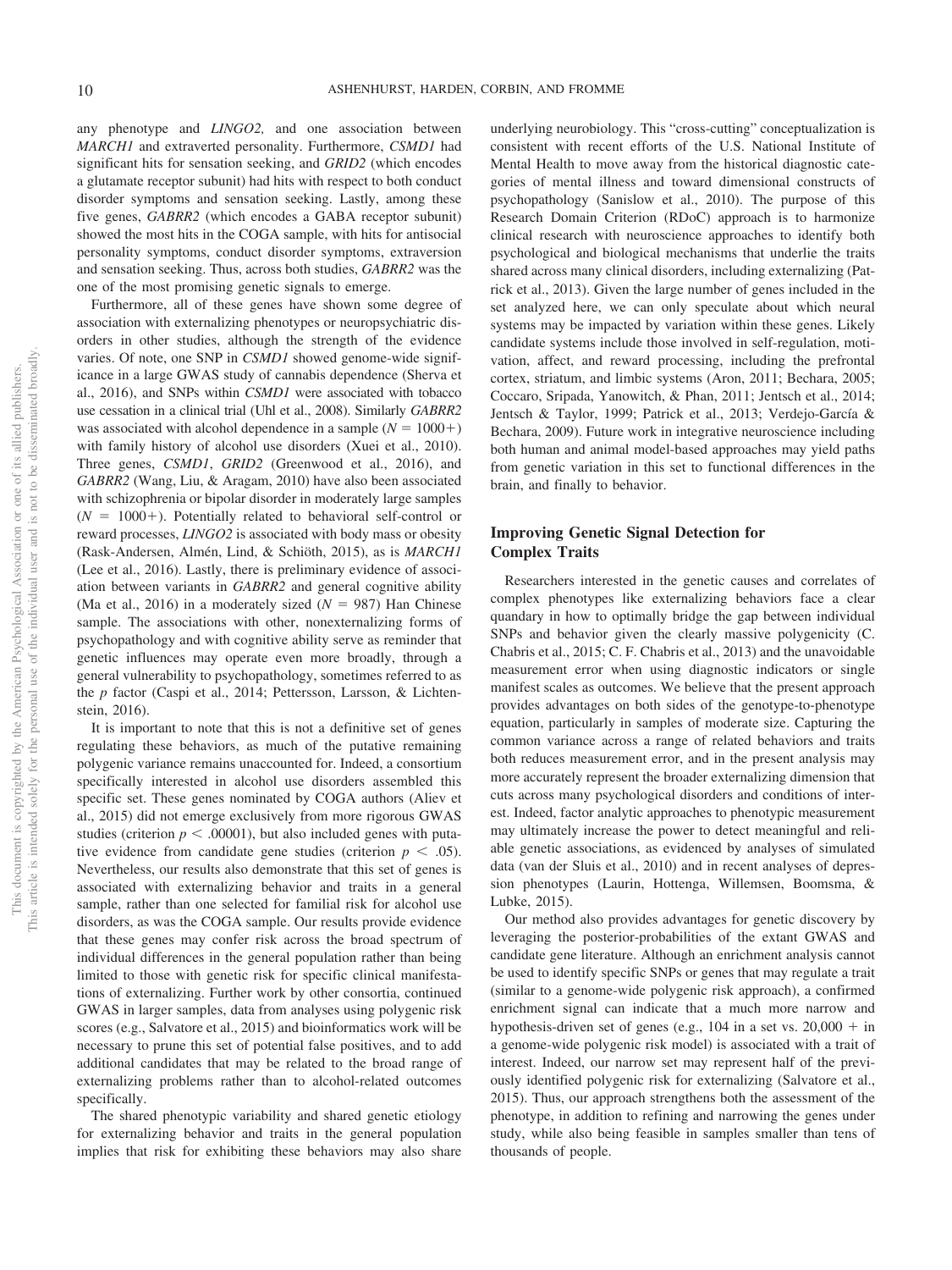#### **Limitations and Conclusions**

Our results must be weighed with respect to the study's strengths and limitations. One important limitation of our analyses is the population sampled— entering college students at a competitive university. Individuals who exhibited more extreme externalizing behavior—thus disrupting academic performance in adolescence—were less likely to be present in our sample. However, our results independently extend previous results with this gene set found in the COGA sample, which was specifically selected for family history of alcohol use disorders. The consistency of results across samples with different potential sources of selection bias increases confidence in the robustness of the enrichment findings. Next, the set of SNPs available for analyses were limited to those that were present on the specific chip platform used in the current study and that passed quality control filters. Thus, nine genes from the original set could not be included, nor could potential rare causal variants not present on the chip. The personality measures were only available at five of the 11 waves and by the final wave, data were missing on a majority of participants, meaning that the information contributing to the full model was incomplete; nevertheless, we used robust methods for handling missing data. Lastly, our analyses did not include individuals from ancestral backgrounds other than non-Hispanic Whites, because we sought to eliminate population stratification confounds, limiting the generalizability of these findings to the broader population.

These results provide further evidence that variation in this set of 104 genes is associated with Persistent Externalizing within the non-Hispanic White population, a demonstration of our advantageous approach to bridging the gap between genetic variation and complex behavior. Bioinformatics approaches could be used to ascertain whether these genes operate within a confined network, or whether multiple gene networks, perhaps serving distinct neural systems, are present within this set of genes. Identifying these networks and neural systems may yield greater insight into the origins of broad externalizing traits and behavior, which may be fruitful for understanding the shared biological origins of a number of clinical disorders on the externalizing spectrum.

#### **References**

- Agrawal, A., & Lynskey, M. T. (2008). Are there genetic influences on addiction: Evidence from family, adoption and twin studies. *Addiction, 103,* 1069 –1081. http://dx.doi.org/10.1111/j.1360-0443.2008.02213.x
- Aliev, F., Wetherill, L., Bierut, L., Bucholz, K. K., Edenberg, H., Foroud, T., . . . the COGA Investigators. (2015). Genes associated with alcohol outcomes show enrichment of effects with broad externalizing and impulsivity phenotypes in an independent sample. *Journal of Studies on Alcohol and Drugs, 76,* 38 – 46. http://dx.doi.org/10.15288/jsad.2015 .76.38
- Anderson, C. A., Pettersson, F. H., Clarke, G. M., Cardon, L. R., Morris, A. P., & Zondervan, K. T. (2010). Data quality control in genetic case-control association studies. *Nature Protocols, 5,* 1564 –1573. http:// dx.doi.org/10.1038/nprot.2010.116
- Aron, A. R. (2011). From reactive to proactive and selective control: Developing a richer model for stopping inappropriate responses. *Biological Psychiatry, 69,* e55– e68. http://dx.doi.org/10.1016/j.biopsych .2010.07.024
- Ashenhurst, J. R., Harden, K. P., Corbin, W. R., & Fromme, K. (2015). Trajectories of binge drinking and personality change across emerging

adulthood. *Psychology of Addictive Behaviors, 29,* 978 –991. http://dx .doi.org/10.1037/adb0000116

- Bechara, A. (2005). Decision making, impulse control and loss of willpower to resist drugs: A neurocognitive perspective. *Nature Neuroscience, 8,* 1458 –1463. http://dx.doi.org/10.1038/nn1584
- Benjamini, Y., & Hochberg, Y. (1995). Controlling the false discovery rate: A practical and powerful approach to multiple testing. *Journal of the Royal Statistical Society*. Series B. Methodological, *57,* 289 –300.
- Cardon, L. R., & Palmer, L. J. (2003). Population stratification and spurious allelic association. *Lancet, 361,* 598 – 604. http://dx.doi.org/10 .1016/S0140-6736(03)12520-2
- Caspi, A., Houts, R. M., Belsky, D. W., Goldman-Mellor, S. J., Harrington, H., Israel, S.,... Moffitt, T. E. (2014). The p factor: One general psychopathology factor in the structure of psychiatric disorders? *Clinical Psychological Science, 2,* 119 –137. http://dx.doi.org/10.1177/ 2167702613497473
- Chabris, C. F., Lee, J. J., Benjamin, D. J., Beauchamp, J. P., Glaeser, E. L., Borst, G., ... Laibson, D. I. (2013). Why it is hard to find genes associated with social science traits: Theoretical and empirical considerations. *American Journal of Public Health, 103*(Suppl. 1), S152–S166. http://dx.doi.org/10.2105/AJPH.2013.301327
- Chabris, C. F., Lee, J. J., Cesarini, D., Benjamin, D. J., & Laibson, D. I. (2015). The Fourth Law of Behavior Genetics. *Current Directions in Psychological Science, 24,* 304 –312. http://dx.doi.org/10.1177/ 0963721415580430
- Coccaro, E. F., Sripada, C. S., Yanowitch, R. N., & Phan, K. L. (2011). Corticolimbic function in impulsive aggressive behavior. *Biological Psychiatry, 69,* 1153–1159. http://dx.doi.org/10.1016/j.biopsych.2011 .02.032
- Cooper, M. L., Wood, P. K., Orcutt, H. K., & Albino, A. (2003). Personality and the predisposition to engage in risky or problem behaviors during adolescence. *Journal of Personality and Social Psychology, 84,*  $390 - 410.$
- Dick, D. M., Agrawal, A., Keller, M. C., Adkins, A., Aliev, F., Monroe, S., . . . Sher, K. J. (2015). Candidate gene-environment interaction research: Reflections and recommendations. *Perspectives on Psychological Science, 10,* 37–59. http://dx.doi.org/10.1177/1745691614556682
- Dick, D. M., Smith, G., Olausson, P., Mitchell, S. H., Leeman, R. F., O'Malley, S. S., & Sher, K. (2010). Understanding the construct of impulsivity and its relationship to alcohol use disorders. *Addiction Biology, 15,* 217–226. http://dx.doi.org/10.1111/j.1369-1600.2009 .00190.x
- Donovan, J. E., & Jessor, R. (1985). Structure of problem behavior in adolescence and young adulthood. *Journal of Consulting and Clinical Psychology, 53,* 890 –904. http://dx.doi.org/10.1037/0022-006X.53.6 .890
- Donovan, J. E., Jessor, R., & Costa, F. M. (1988). Syndrome of problem behavior in adolescence: A replication. *Journal of Consulting and Clinical Psychology, 56,* 762–765. http://dx.doi.org/10.1037/0022-006X.56 .5.762
- Euesden, J., Lewis, C. M., & O'Reilly, P. F. (2015). PRSice: Polygenic Risk Score software. *Bioinformatics (Oxford, England), 31,* 1466 –1468. http://dx.doi.org/10.1093/bioinformatics/btu848
- Geschwind, D. H., & Flint, J. (2015). Genetics and genomics of psychiatric disease. *Science, 349,* 1489 –1494. http://dx.doi.org/10.1126/science .aaa8954
- Greenwood, T. A., Lazzeroni, L. C., Calkins, M. E., Freedman, R., Green, M. F., Gur, R. E.,... Braff, D. L. (2016). Genetic assessment of additional endophenotypes from the Consortium on the Genetics of Schizophrenia Family Study. *Schizophrenia Research, 170, 30-40*. http://dx.doi.org/10.1016/j.schres.2015.11.008
- Harden, K. P., Quinn, P. D., & Tucker-Drob, E. M. (2012). Genetically influenced change in sensation seeking drives the rise of delinquent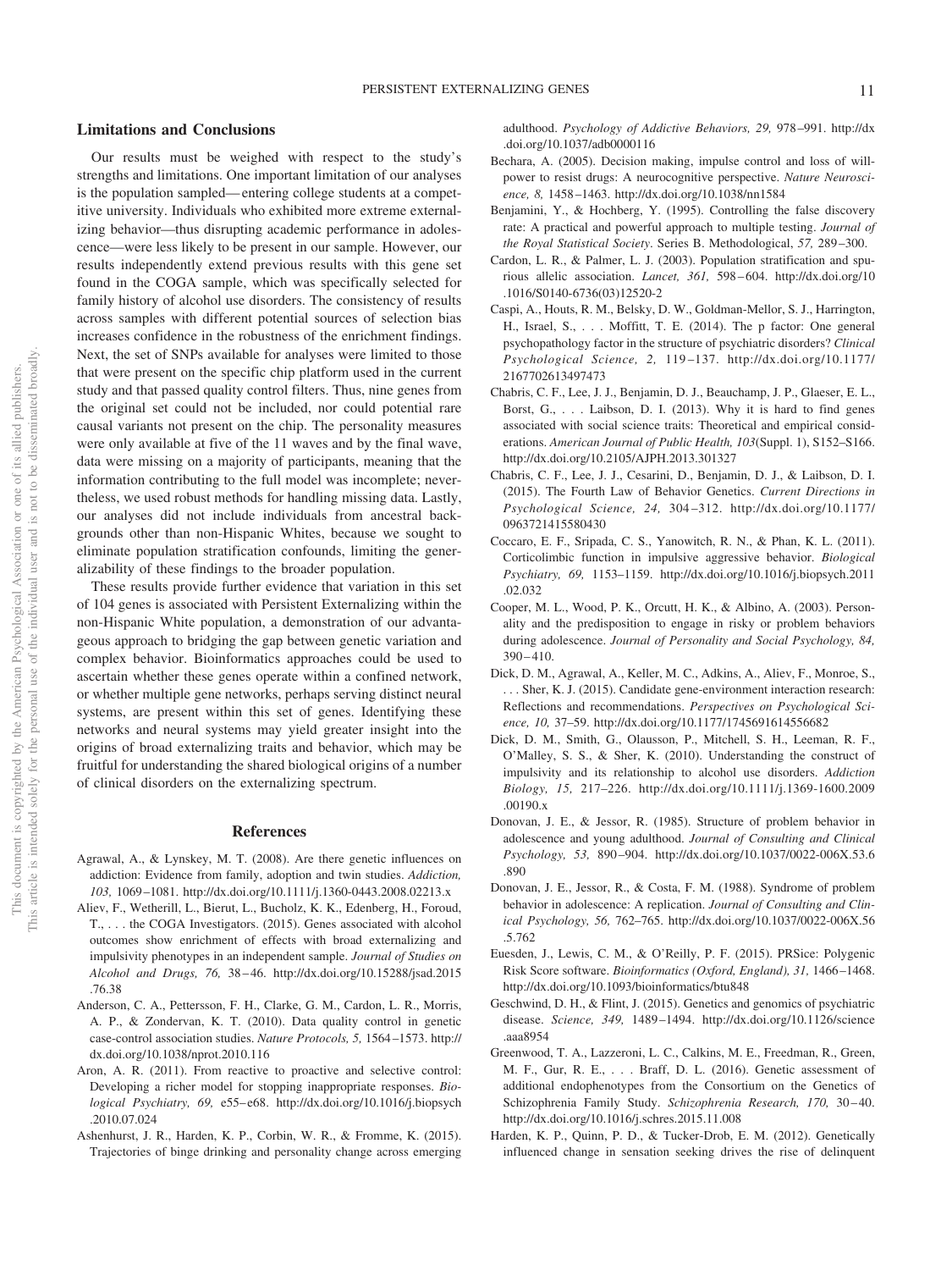behavior during adolescence. *Developmental Science, 15,* 150 –163. http://dx.doi.org/10.1111/j.1467-7687.2011.01115.x

- Hildebrandt, A., Wilhelm, O., & Robitzsch, A. (2009). Complementary and competing factor analytic approaches for the investigation of measurement invariance. *Review of Psychology, 16,* 87–102.
- Hittner, J. B., & Swickert, R. (2006). Sensation seeking and alcohol use: A meta-analytic review. *Addictive Behaviors, 31,* 1383–1401. http://dx.doi .org/10.1016/j.addbeh.2005.11.004
- Hu, L., & Bentler, P. M. (1999). Cutoff criteria for fit indexes in covariance structure analysis: Conventional criteria versus new alternatives. *Structural Equation Modeling, 6,* 1–55. http://dx.doi.org/10.1080/ 10705519909540118
- Jentsch, J. D., Ashenhurst, J. R., Cervantes, M. C., Groman, S. M., James, A. S., & Pennington, Z. T. (2014). Dissecting impulsivity and its relationships to drug addictions. *Annals of the New York Academy of Sciences, 1327,* 1–26.
- Jentsch, J. D., & Taylor, J. R. (1999). Impulsivity resulting from frontostriatal dysfunction in drug abuse: Implications for the control of behavior by reward-related stimuli. *Psychopharmacology, 146,* 373–390. http:// dx.doi.org/10.1007/PL00005483
- Jessor, R., & Jessor, S. L. (1977). *Problem behavior and psychosocial development: A longitudinal study of youth*. New York, NY: Academic Press.
- Kendler, K. S., Myers, J., & Prescott, C. A. (2007). Specificity of genetic and environmental risk factors for symptoms of cannabis, cocaine, alcohol, caffeine, and nicotine dependence. *Archives of General Psychiatry, 64,* 1313–1320. http://dx.doi.org/10.1001/archpsyc.64.11.1313
- Krueger, R. F., Hicks, B. M., Patrick, C. J., Carlson, S. R., Iacono, W. G., & McGue, M. (2002). Etiologic connections among substance dependence, antisocial behavior, and personality: Modeling the externalizing spectrum. *Journal of Abnormal Psychology, 111,* 411– 424. http://dx.doi .org/10.1037/0021-843X.111.3.411
- Latendresse, S. J., Henry, D. B., Aggen, S. H., Byck, G. R., Ashbeck, A. W., Bolland, J. M.,... Dick, D. M. (2015). Dimensionality and genetic correlates of problem behavior in low-income African American adolescents. *Journal of Clinical Child and Adolescent Psychology*. http://dx.doi.org/10.1080/15374416.2015.1070353
- Laurin, C. A., Hottenga, J. J., Willemsen, G., Boomsma, D. I., & Lubke, G. H. (2015). Genetic analyses benefit from using less heterogeneous phenotypes: An illustration with the hospital anxiety and depression scale (HADS). *Genetic Epidemiology, 39,* 317–324. http://dx.doi.org/10 .1002/gepi.21897
- Lee, M., Kwon, D. Y., Kim, M. S., Choi, C. R., Park, M. Y., & Kim, A. J. (2016). Genome-wide association study for the interaction between BMR and BMI in obese Korean women including overweight. *Nutrition Research and Practice, 10,* 115–124. http://dx.doi.org/10.4162/nrp.2016 .10.1.115
- Ma, Z., Niu, B., Shi, Z., Li, J., Wang, J., Zhang, F.,... Zhang, K. (2016). Genetic Polymorphism of GABRR2 Modulates Individuals' General Cognitive Ability in Healthy Chinese Han People. *Cellular and Molecular Neurobiology*. Advance online publication. http://dx.doi.org/10 .1007/s10571-016-0347-2
- Mann, F. D., Engelhardt, L., Briley, D. A., Grotzinger, A. D., Patterson, M. W., & Harden, K. P. (under review). Sensation seeking and impulsive traits as personality endophenotypes for antisocial behavior: Results from two independent samples.
- Manolio, T. A., Collins, F. S., Cox, N. J., Goldstein, D. B., Hindorff, L. A., Hunter, D. J.,... Visscher, P. M. (2009). Finding the missing heritability of complex diseases. *Nature, 461,* 747–753. http://dx.doi.org/10.1038/ nature08494
- NIAAA. (2004). National Institute of Alcohol Abuse and Alcoholism Council approves definition of binge drinking. Retrieved from http:// pubs.niaaa.nih.gov/publications/Newsletter/winter2004/Newsletter\_ Number3.pdf
- Palmer, R. H., Button, T. M., Rhee, S. H., Corley, R. P., Young, S. E., Stallings, M. C.,... Hewitt, J. K. (2012). Genetic etiology of the common liability to drug dependence: Evidence of common and specific mechanisms for *DSM–IV* dependence symptoms. *Drug and Alcohol Dependence, 123,* S24 –S32. http://dx.doi.org/10.1016/j.drugalcdep .2011.12.015
- Patrick, C. J., Venables, N. C., Yancey, J. R., Hicks, B. M., Nelson, L. D., & Kramer, M. D. (2013). A construct-network approach to bridging diagnostic and physiological domains: Application to assessment of externalizing psychopathology. *Journal of Abnormal Psychology, 122,* 902–916. http://dx.doi.org/10.1037/a0032807
- Pettersson, E., Larsson, H., & Lichtenstein, P. (2016). Common psychiatric disorders share the same genetic origin: A multivariate sibling study of the Swedish population. *Molecular Psychiatry, 21,* 717–721. http://dx .doi.org/10.1038/mp.2015.116
- Price, A. L., Patterson, N. J., Plenge, R. M., Weinblatt, M. E., Shadick, N. A., & Reich, D. (2006). Principal components analysis corrects for stratification in genome-wide association studies. *Nature Genetics, 38,* 904 –909. http://dx.doi.org/10.1038/ng1847
- Purcell, S., Neale, B., Todd-Brown, K., Thomas, L., Ferreira, M. A., Bender, D., ... Sham, P. C. (2007). PLINK: A tool set for wholegenome association and population-based linkage analyses. *American Journal of Human Genetics, 81,* 559 –575. http://dx.doi.org/10.1086/ 519795
- Rask-Andersen, M., Almén, M. S., Lind, L., & Schiöth, H. B. (2015). Association of the LINGO2-related SNP rs10968576 with body mass in a cohort of elderly Swedes. *Molecular Genetics and Genomics, 290,* 1485–1491. http://dx.doi.org/10.1007/s00438-015-1009-7
- Rietveld, C. A., Medland, S. E., Derringer, J., Yang, J., Esko, T., Martin, N. W., . . . the LifeLines Cohort Study. (2013). GWAS of 126,559 individuals identifies genetic variants associated with educational attainment. *Science, 340,* 1467–1471.
- Robinson, P. N. (2012). Deep phenotyping for precision medicine. *Human Mutation, 33,* 777–780. http://dx.doi.org/10.1002/humu.22080
- Salvatore, J. E., Aliev, F., Bucholz, K., Agrawal, A., Hesselbrock, V., Hesselbrock, M., . . . Dick, D. M. (2015). Polygenic risk for externalizing disorders: Gene-by-development and gene-by-environment effects in adolescents and young adults. *Clinical Psychological Science, 3,* 189 –201. http://dx.doi.org/10.1177/2167702614534211
- Sanislow, C. A., Pine, D. S., Quinn, K. J., Kozak, M. J., Garvey, M. A., Heinssen, R. K., ... Cuthbert, B. N. (2010). Developing constructs for psychopathology research: Research domain criteria. *Journal of Abnormal Psychology, 119,* 631– 639. http://dx.doi.org/10.1037/a0020909
- Sherva, R., Wang, Q., Kranzler, H., Zhao, H., Koesterer, R., Herman, A., . . . Gelernter, J. (2016). Genome-wide association study of cannabis dependence severity, novel risk variants, and shared genetic risks. *Journal of the American Medical Association Psychiatry, 73,* 472– 480. http://dx.doi.org/10.1001/jamapsychiatry.2016.0036
- Stautz, K., & Cooper, A. (2013). Impulsivity-related personality traits and adolescent alcohol use: A meta-analytic review. *Clinical Psychology Review, 33,* 574 –592. http://dx.doi.org/10.1016/j.cpr.2013.03.003
- Steiger, J. H. (1990). Structural model evaluation and modification: An interval estimation approach. *Multivariate Behavioral Research, 25,* 173–180. http://dx.doi.org/10.1207/s15327906mbr2502\_4
- Turner, S., Armstrong, L. L., Bradford, Y., Carlson, C. S., Crawford, D. C., Crenshaw, A. T.,... Ritchie, M. D. (2011). Quality control procedures for genome-wide association studies. *Current Protocols in Human Genetics, Chap*. *1,* Unit 1.19. http://dx.doi.org/10.1002/0471142905 .hg0119s68
- Uhl, G. R., Liu, Q. R., Drgon, T., Johnson, C., Walther, D., Rose, J. E.,... Lerman, C. (2008). Molecular genetics of successful smoking cessation: Convergent genome-wide association study results. *Archives of General Psychiatry, 65,* 683– 693. http://dx.doi.org/10.1001/archpsyc.65.6.683